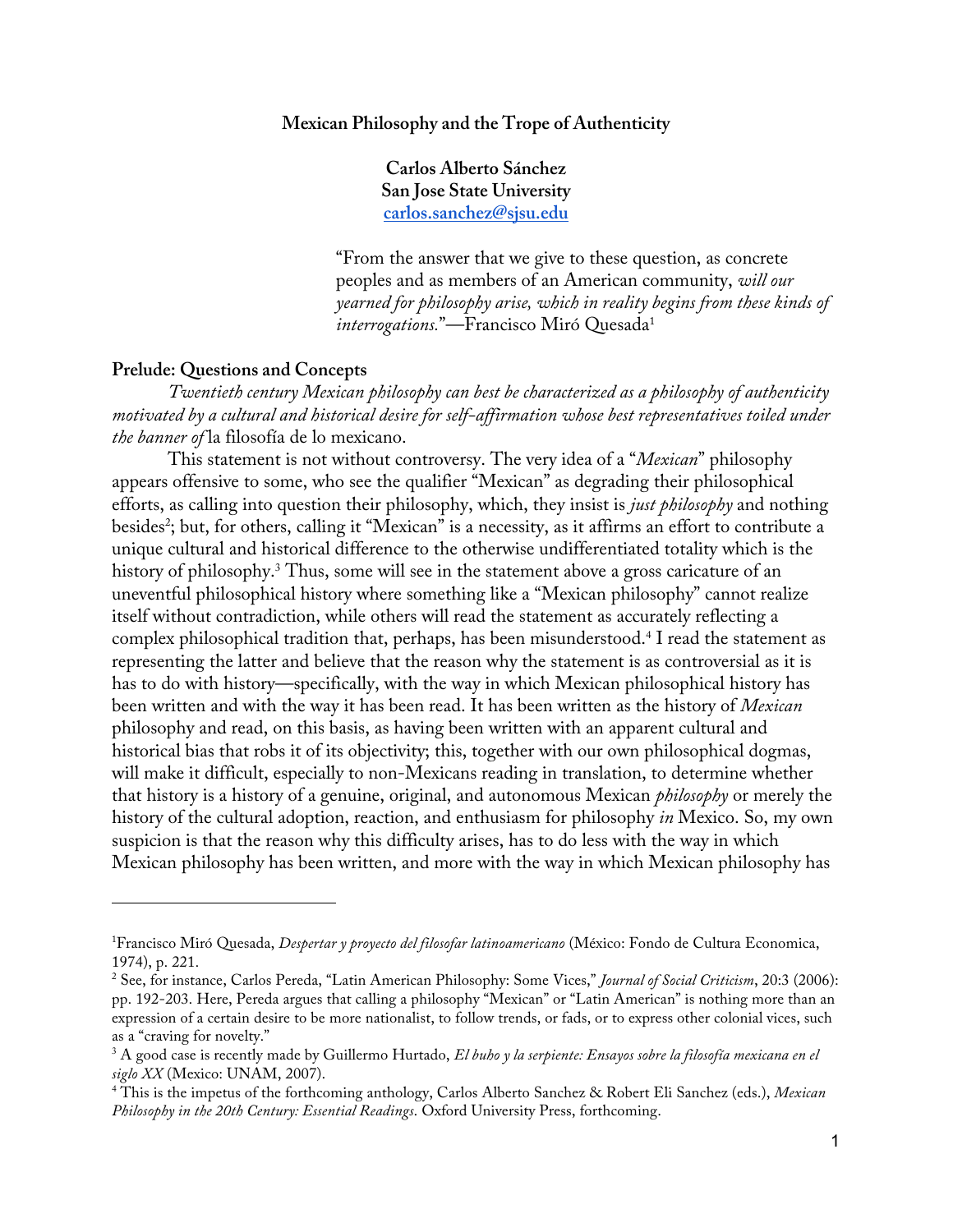been *read*, namely, *through* a conception of philosophy intolerant to contingency, to culture, and to history. A more pernicious suspicion is that Mexican philosophy and its history suffer as a result of being Mexican, and not as a result of lacking or rejecting all the other criteria. But I'll reserve that concern for another time and place.

Assuming that the less pernicious of my suspicions is valid, I'd like to pose a question regarding Mexican philosophical history, the answer to which might allow us to better understand the complexity of the above statement and, simultaneously, serve as an entry point into a reading of philosophical history that is more tolerant of contingency, culture, and historical uniqueness. The question is the following: in what way, and to what extent, is the writing of 20th century Mexican philosophical history influenced, shaped, or informed by the specifically philosophical search, concern, or obsession with cultural, historical, or national identity, that in the 20th century was understood as the philosophy of Mexicanness or *la filosofia de lo mexicano*? The answer to this question will also reveal, on the one hand, the limited, or better yet, the tropological nature of historical writing in general, and on the other, it will allow us to address the objection that this influence, shaping, or informing, contributes to the apparent non-existence of Mexican philosophy and the apparent non-philosophical character of Mexican philosophical history.

Operative in what follows, and deployed for the sake of this question, are two concepts borrowed from Hayden White's *Metahistory*: "emplotment" and "trope."5 *Emplotment* refers to the way in which historical data are organized and *plotted* into a specific sort of narrative according to White, "every history will be emplotted in some way"6 ; the *trope* is, as its Greek root implies (τρόπος, "turn, direction, way"), a pre-figured manner of *looking at* the historical data (in our case, the philosophical texts that make up the history of Mexican philosophy in the 20th century). White defines tropes as "modes of thought" or "paradigms" by which "consciousness can prefigure areas of [historical] experience...in order to subsequently submit them to analysis and explanation."7 Elsewhere, I've called these modes of thought or paradigms, "*enfoques.*"8 Herman Paul refers to a trope as the "moral and ontological presupposition underlying historical writing."<sup>9</sup> According to this conceptual register, we can say that the emplotment of historical data will be determined by tropes to which the historian appeals in the writing of her histories. In the case of 20th century Mexican philosophical history, the history of philosophy in 20th century Mexico has been emplotted so as to be the story of philosophy's dialectical selfrealization in a specific time-space, a journey of memory that is seen through the lens or trope of authenticity, itself conceived *as* the mark of legitimacy and ownership, *the lack of which* reveals thought as illegitimate and counterfeit.

#### **1. La filosofia de lo mexicano**

<sup>5</sup> Hayden White, *Metahistory: The Historical Imagination in Nineteenth-century Europe*. Baltimore: John Hopkins University, 1973.

<sup>&</sup>lt;sup>6</sup> Metahistory, p. 8.<br><sup>7</sup> Metahistory, p. 36.<br><sup>8</sup> Carlos Alberto Sánchez, *Contingency and Commitment: Mexican Existentialism and the Place of Philosophy (Albany:* SUNY Press, 2016).

<sup>9</sup> Herman Paul, *Hayden White: The Historical Imagination* (Cambridge: Polity Press, 2011), p. 1.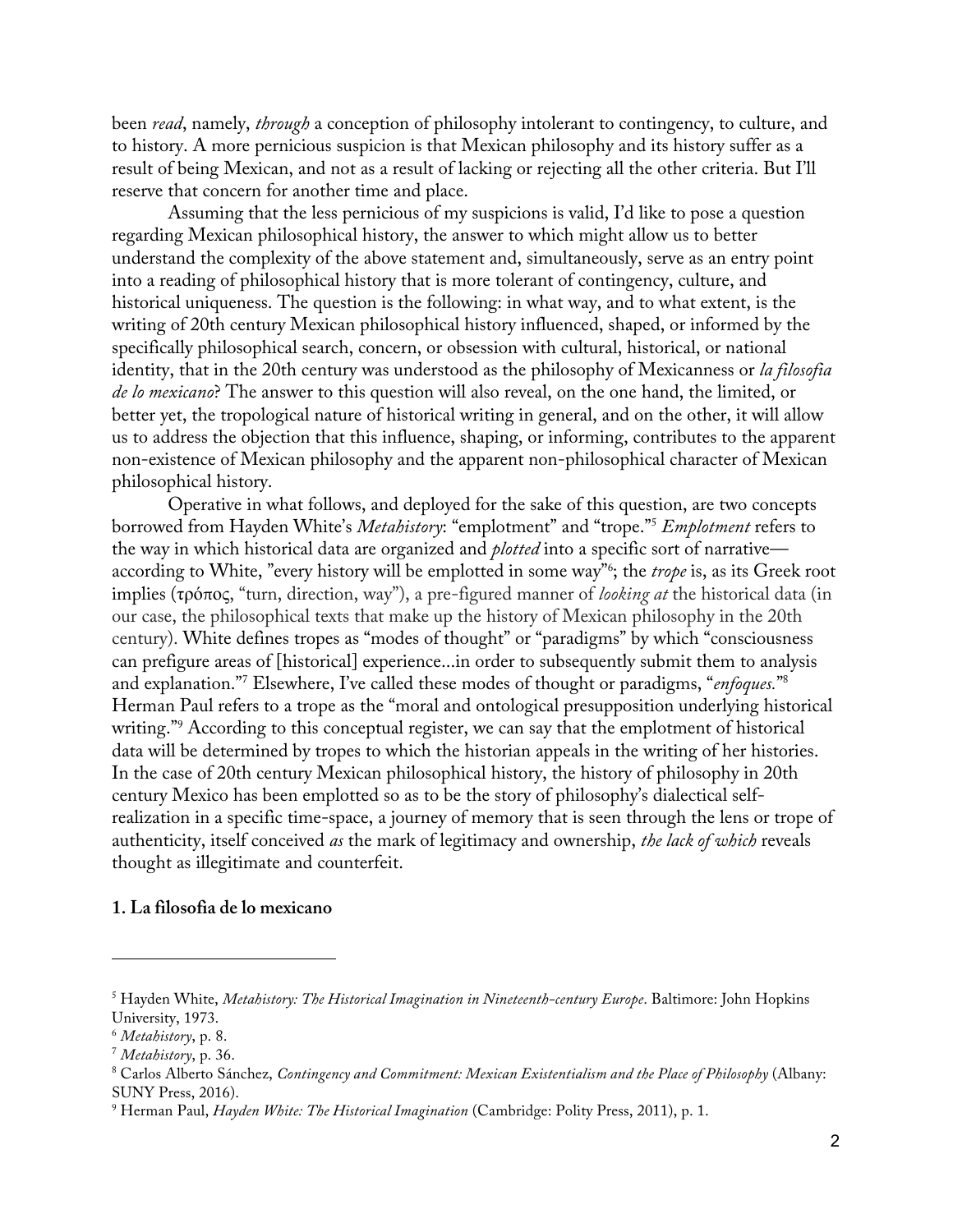The Mexican Revolution of 1910 was a significant event in Mexican history. It pitted brother against brother, sister against sister, catholic against catholic, the poor against themselves, etc., in a bloody decade-long war that exposed a deep seated historical crisis of identity in Mexican culture. Mexicans, the Revolution revealed, didn't know who they were, what they were, or where they were going as individuals or as a culture. As the conflict ended, intellectuals and politicos alike saw this crisis, and the sense of fragmentation that this crisis revealed, as an opportunity for healing, a healing that would require a new sense of unity and commonality. Thus the question developed from a simple *who am I?* to a more philosophical *what does it mean to be what I am?* And, more specifically, *what does it mean to be Mexican?* This was a question that asked into *Mexicanidad*, *lo mexicano*, or *Mexicanness*. Politicians asked this question so as to find an angle into a meaningful political dialogue about nationality and citizenship; artists asked it so as to justify in themselves and in their artistic creations unique and characteristically Mexican qualities; and philosophers asked this questions first, because it was a historically, *culturally relevant question*, one motivated by a people's desire for self-knowledge, and second, and most importantly, because philosophers too observed that being Mexican was a different kind of being, a difference that a history of conquest, colonization, and violence had certainly helped to shape.

As such, the philosophical question into the being of the Mexican was question of identity—it asked into cultural, political, historical, aesthetic, and philosophical identity. This question was reformulated into a series of more specific inquiries that were taken up by philosophers, or by those who understood themselves as philosophers; the question was asked using philosophical language, and it asked into the meaning of *lo mexicano*, or of Mexicanness; it asked into the different ways in which history had constituted the *being* of the Mexican; and, finally, it asked about origins, originality, or what came to the same, about authenticity. Antonio Caso, Jose Vasconcelos, Samuel Ramos, Emilio Uranga, and Leopoldo Zea are some of the figures that engaged in an active dialogue into *lo mexicano* and authenticity in the decades after the Revolution. These dialogues, formulated as responses and criticisms of previously formulated positions, took as their starting point one or more of the following basic presuppositions that would come to define this period for philosophical historians:

1. that the question into Mexican identity is a culturally relevant question;

2. that the task of philosophy should not be restricted to the contemplation of pure forms or universal concepts,

3. that authenticity in philosophical practice has to do with the manner in which philosophical ideas are anchored on the circumstances out of which they emerge, and

4. that engaging in philosophical activity in an authentic way is to assume responsibility for one's history and one's circumstance--to commit oneself to one's world in acts of understanding and criticism.

Consequently, the philosophy of *lo mexicano* became a means to contemplate culture, history, ideology, and one's role in the larger human community; moreover, what was sought was not universality in the ideas contemplated, but authenticity, that is, what was sought was a manner of being and thinking that could express groundedness, an ownmost possibility, and the sort of affirmation sufficient to validate claims to the humanity of situated historical peoples.

However, this manner of speaking about the relationship between philosophy and its circumstances (and history and culture) raises doubts about whether philosophy as conceived by the philosophers of *lo mexicano* was *actually* philosophy, when the latter is understood, as Richard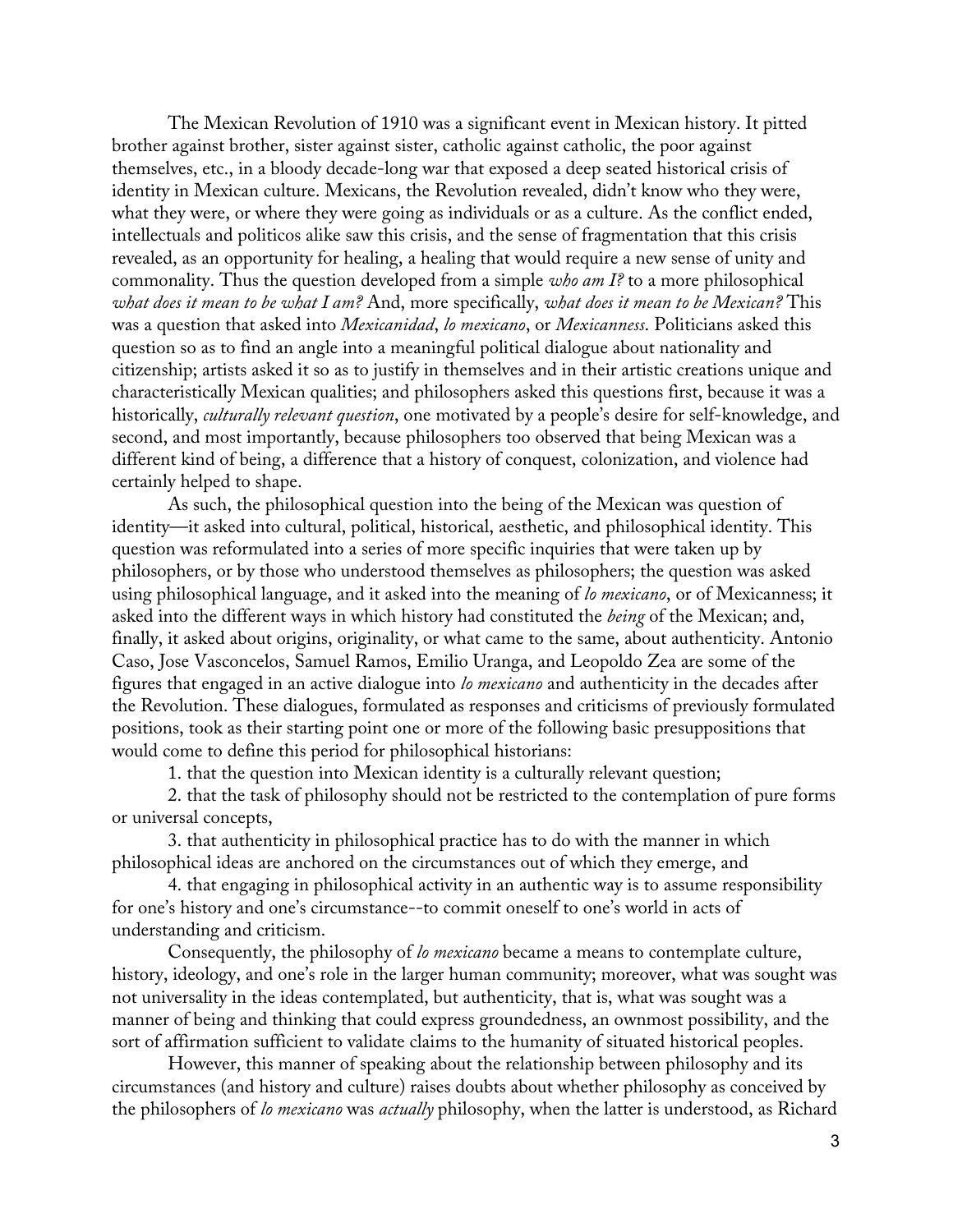Rorty once put it, "the transcendence of contingency."10 After all, if philosophy is the transcendence of contingency, then the circumstance is precisely what is being transcended.

Deciding on the philosophical worth of the philosophy of *lo mexicano* turns out to be a problem for philosophical historians, who in writing their histories of Mexican philosophy must decide, on philosophical grounds, whether the philosophy of lo mexicano was transcendent in the relevant sense demanded by "philosophy." The question for us is whether Mexican philosophical history has done its job, that is, whether philosophical historians have challenged Mexican philosophers on philosophical grounds and not merely set up, or emplot, that history as merely a record of past intellectual events. The suspicion is that Mexican philosophical history has not been done philosophically due to the fact that its object, the aforementioned philosophy of *lo mexicano*, limited itself as philosophy due to the fact that it was a response to, or was *caused by*, a *cultural desire for authenticity after the Mexican Revolution*; it is suspected that this relationship to culture, what I'd like to call generally as the *cultural remainder*, somehow prevents the necessary kind of detached, pure evaluation and analysis of *transcendent* propositions and insights characteristic of *real philosophical* history.

In what remains, my aim is twofold: one, to show that the cultural remainder does not prevent proper philosophical evaluation and interpretation and, two, that Mexican philosophical history is indeed philosophical. I show how this is so through a closer examination into the philosophy of *lo mexicano*, and at an exemplary case of philosophical history, i.e., that of Abelardo Villegas.

For now, I want to think about what is meant by authenticity and why it has influenced Mexican philosophy and its history in the way that it has.

### **2. The Trope of Authenticity**

At stake in the analysis of Mexican philosophical history is the notion that that history accurately reflects an affirmative philosophical project meant to reveal an identity both original and authentic. In simpler terms, at stake are affirmative responses to skeptical attitudes that declare, in regards to Mexican philosophy, "that's not philosophy" or, questions that ask, "what's Mexican about it?" What's not at stake is that there is a history and that it is a history of philosophy. About this, we can say in general that Mexican philosophical history means to recover a memory of philosophy, a tradition of questions and answers, and the manner of their asking, which is the history of philosophy in its living reality. This recovery recovers authenticity as the guiding principle, or trope, of both philosophical investigation and, consequently, of its history. Where there's issue, however, is when we ask whether or not the history and the philosophy are *philosophical* in a relevant sense. The relevant sense here being that it engages philosophical history on the level of concepts, seeking coherence and clarity, and does not approach philosophical history merely as a disputation of historical and cultural facts. Addressing the issue of its philosophical relevance, finally, is significant because at stake is also the inclusion of the Mexican philosophical tradition into a more global and inclusive philosophical narrative.

Philosophical history in general is meant to faithfully, or accurately, represent the occurrence of past philosophical events; it means to record those events in, and as, the intellectual memory of a people. In 20<sup>th</sup> century Mexican philosophical history, those philosophical events

<sup>10</sup> Richard Rorty, *Contingency, Irony, Solidarity* (Cambridge: Cambridge University Press, 1989), p. 25.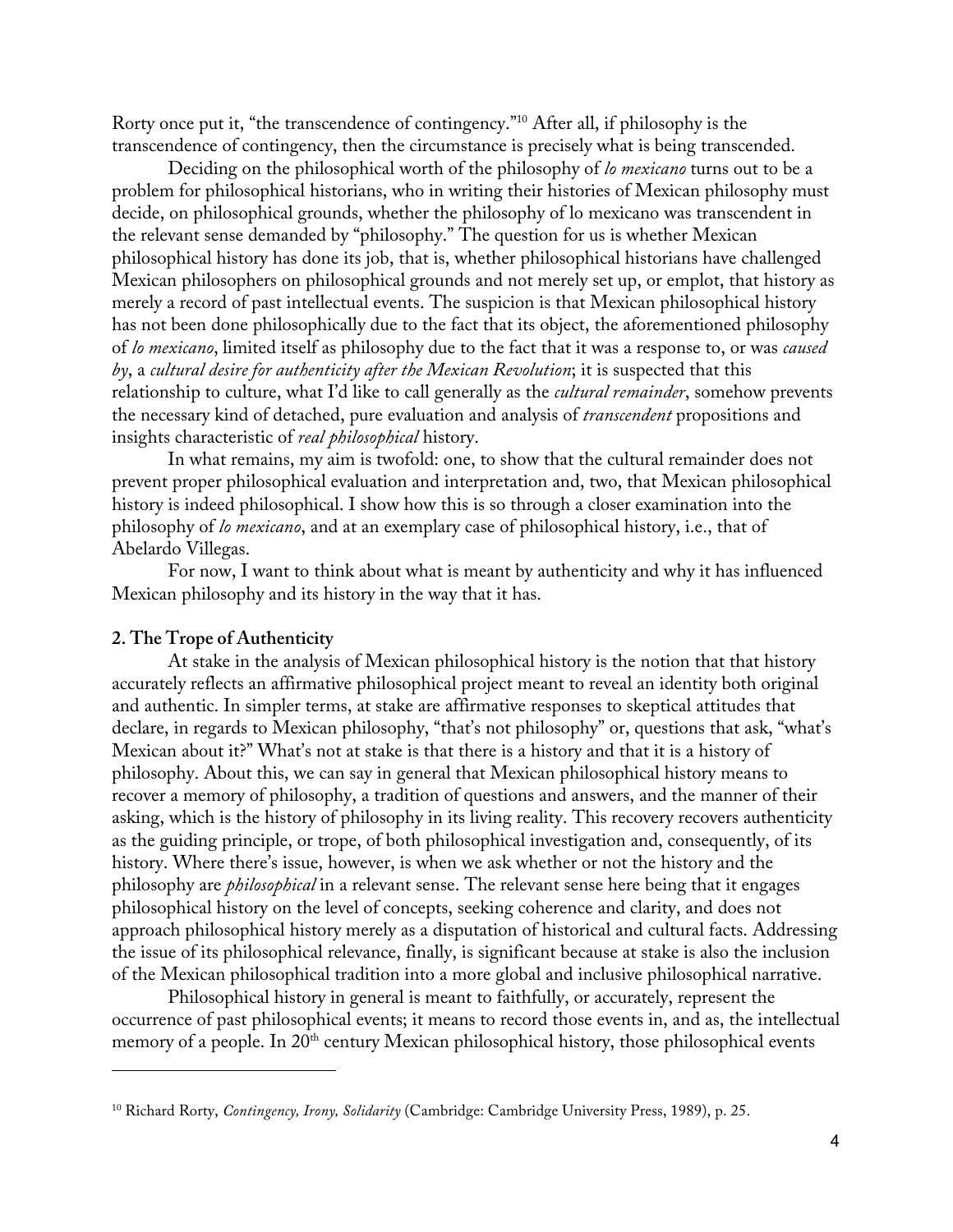are the figures and texts that aimed to rationally deal with Mexican historical, cultural, and national identity as well as with the meaning of philosophy itself as related to the specific past, present, and future of Mexico as nation and historical project. These concerns lead to and culminate with what comes to be called *la filosofia de lo mexicano*, or the philosophy of Mexicanness. For *la filosofia de lo mexicano* the framing issue is authenticity. Authenticity is the trope framing the philosophical project as a project of self-affirmation. Because those historical events--figures, texts, and movements-- that constitute intellectual memory reveal themselves as framed by the desire for self-affirmation, historians, in turn, trace, or *emplot* the movement of these events so as to highlight authenticity as the unifying theme. As such, authenticity is the trope, or the *enfoque*, that guides the writing of philosophical history in 20th century Mexico.

What do we mean by authenticity? Martin Heidegger gives us, arguably, the most notable philosophical account of authenticity in his *Being and Time* of 1927. For Heidegger, authenticity has to do with fully being oneself at any one time, with, he says, "taking hold" of oneself in spite of the temptation to *not* be oneself, despite always being called on by necessity (historical, social, economic, or existential necessity) to "lose" oneself in something or someone else, to become something or someone else. <sup>11</sup> In an existential sense, *taking hold of oneself* applies to human beings in their particularity, but we can also apply this insight to culture, to philosophy as such, to thinking in general. Similarly, Charles Taylor refers to authenticity in terms of "being true to my own originality" or "realizing a potentiality that is properly my own."12 Authenticity thus refers to being what one is and not what one is not, i.e., to being *true* to oneself, which implies a *knowing* what one is and a knowing what one is not, or realizing what is *not* properly one's own. Thus, the Peruvian philosopher Augusto Salazar Bondy says that authentic is whatever "gives itself as it is in itself and not as a falsity, an equivocation, or a distortion."13 In these ways is the logic of authenticity ultimately tangled up with the logic of truth.

This preoccupation with being what one is and knowing what one is not, or with authenticity as truth, may be seen as representing a negative desire to be unique in the specific sense that not only differentiates but also excludes all other possibilities of being (being an authentic Picasso, for instance, means that there is a criteria to being an authentic Picasso and whatever does not meet that criteria is not an authentic Picasso). However, the authenticity sought in Mexican philosophy is one rooted in a desire not for uniqueness of the exclusionary kind but in a desire for recognition, that, coupled with a hope for inclusion, allows Mexicans the right to affirm themselves before and within the Anglo and Continental philosophical traditions. <sup>14</sup> More importantly, what is overcome in becoming authentic is a colonial narrative that insists that what is Mexican is not original or genuine but imitation, reproduction, and repetition of an *old world*. Thus, for Mexican philosophers such as Luis Villoro becoming authentic is becoming original in the sense of achieving "autonomy of reason...congruent with

<sup>11</sup> Martin Heidegger, *Being and Time*, translated by John Macquarrie and Edward Robinson (New York: Harper & Row, 1962) pp. 68, 167, 463.

<sup>&</sup>lt;sup>12</sup> Charles Taylor, *The Ethics of Authenticity* (Cambridge: Harvard University Press, 1991), p. 29.<br><sup>13</sup> Augusto Salazar Bondy. 1968. Existe una filosofia en nuestra America? (Mexico. Siglo XXI Editores), p. 72

<sup>14</sup> Thus, Carlos Pereda, for instance, criticizes the desire for authenticity as a desire for a closed totality. The "discourse of authenticity" must be "dismantled," especially when seeks to "defend precise limits, ideals of homogeneity and consensus, fantasies of stability" (2008; 119). In Carlos Pereda (2008). *Los aprendizajes del exilio.*  Mexico: Siglo XXI.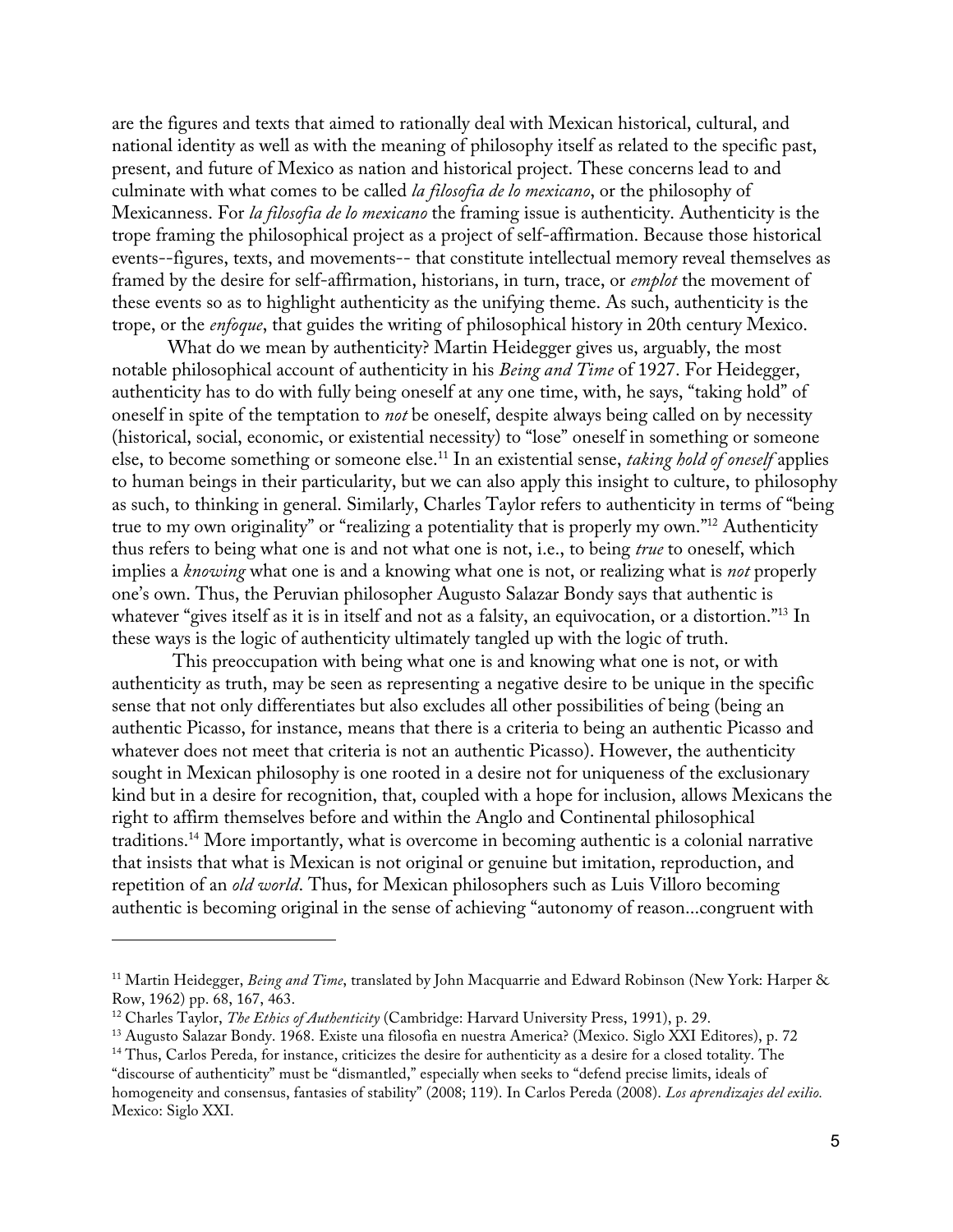concrete life...",<sup>15</sup> while for Leopoldo Zea to be authentic is nothing more than to be fully human, or as he says, to "aspire to human plenitude [or what] makes it possible."<sup>16</sup> Both of these affirmations come in the context of that colonial narrative that denies originality and autonomy, and so both Villoro's and Zea's conceptions of authenticity are culturally rooted *of necessity—*in other words, the claim here is that they would not hold them if their situation were different. A philosophical history will thus consider these dimensions of authenticity in its evaluations and interpretations without losing that cultural connection, that concrete memory, or what is properly *mexicano*.

But the question remains: is a philosophy of authenticity, what the philosophy of *lo mexicano* ultimately boils down to, and one that is grounded on cultural desires for affirmation and self-knowledge, *philosophical* in the relevant sense that its insights and ideas are objective, rigorous, clear and capable of transcending experience and contingency?

#### **3. The Cultural Remainder**

That there is a trope at work in the writing of Mexican philosophical history raises the issue of objectivity, since in looking at history through a determinate trope suggests a certain myopia or perspectival prejudice. For Mexican philosophical historians this is not a vice, but a virtue. The Mexican philosopher of history Leopoldo Zea called the objectivist demand a demand rooted in an "imperial passion" (Interview), one imposed on Mexican historians and philosophers by the Eurocentric refusal of the subjective point of view. Given this denial of the imperialist demand, the question is whether the tropological reading reduces Mexican philosophical history to a mere emplotting or laying out of culturally informed articulations lacking any semblance of objectivity, coherence, or universal value. That is, is Mexican philosophical history really a history of philosophy, or rather, is it merely the history of culturally conditioned, subjective interpretations of Western philosophies *in* Mexico?

If Mexican philosophical history is merely a re-telling of culturally conditioned interpretations of Western philosophies from a given historical moment then it certainly does not contribute to an objective historical account and much less to a philosophical one; what we get, at best, is an interpretation of a philosophical idea told from a particular perspective and with a certain aim. This would help explain, moreover, why Mexican philosophical history has, up to now, been excluded from those "official" philosophical histories with which we are all familiar when it is translated, read, and shared, this philosophical history, it seems, doesn't seem to add or contribute to what we already know.

Thus, a reading of the history of philosophy, where, as Leopoldo Zea writes, solutions to "issues appropriate for everyman [i.e., being, God, etc.]…will be given from a Latin American standpoint,"<sup>17</sup> reads philosophical events as culturally implicated, as necessarily interpretable through or with a cultural standpoint, or cultural remainder. The problem with this, what will be called the *culturalist* approach to the history of philosophy, is that it risks conflating the histories

<sup>&</sup>lt;sup>15</sup> Luis Villoro, *El concepto de la ideologia* (Mexico: Fondo de Cultura Economica, 2007), p. 162.<br><sup>16</sup> Leopoldo Zea, *La filosofia Americana como filosofia sin mas* (Mexico: Siglo XX Editores, 1969), p. 114. See also,

Ofelia Schutte, *Cultural Identity and Social Liberation in Latin American Thought* (Albany: SUNY Press, 1993).<br><sup>17</sup> Leopoldo Zea, "The actual function of philosophy in Latin America," in *Latin American Philosophy in the* 

*century,* edited by Jorge J.E. Gracia (Buffalo, NY: Prometheus Books, 1986), p. 226.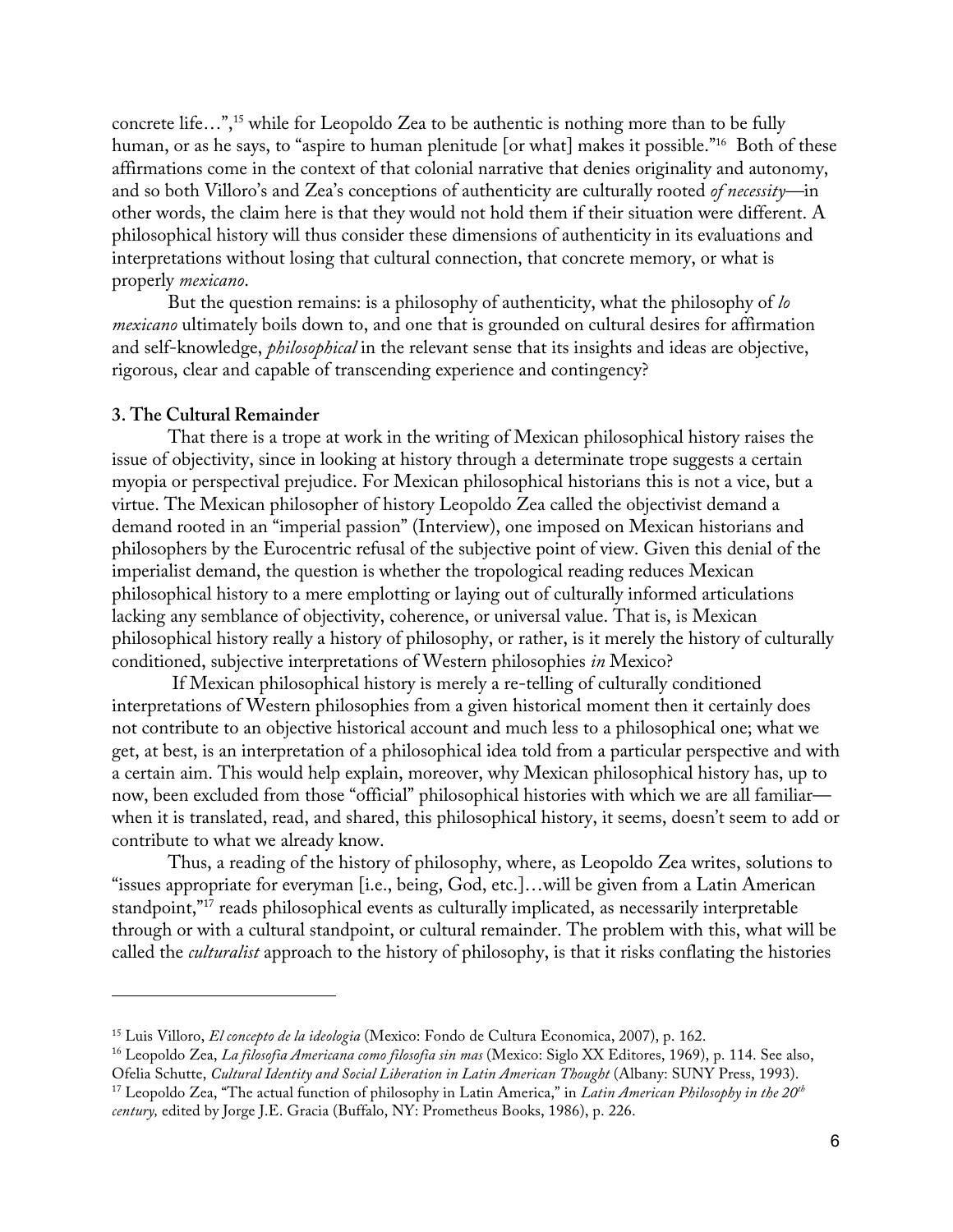of cultural perspectives with philosophical history, when these should clearly be kept apart. Critics point out that the culturalist approach to the history of philosophy may, in the best-case scenario, merely *explain* who adopted a certain Western philosophical method or approach, how it was adopted, and why it was adopted in a specific time, in a specific culture, and by specific individuals. The Uruguayian philosopher Carlos Pereda suggests that this kind of emphasis on explaining rather than evaluating leads philosophical historians to produce "groundness ethnographical sketches, little pieces of information that blur the philosophical relevance of the text and do not make clear why they should be of any interest to the reader," ultimately, effecting "the development of philosophy itself."18 The development of philosophy, that is, cannot rest on the history of figures who practiced it, but on the evaluation of those ideas that were practiced; an evaluation free of biography and the eclipsing influence of cultural remnants.

This sort of criticism is motivated by the notion that for there to be a genuine, authentic philosophy in the present and *for the future*, philosophical history must be philosophical and not be merely a culturalist re-telling of philosophy's appearance in a particular historical moment. A pillar in the study of Latin American philosophy in the US, Jorge Gracia, questions the possibility of an original and autonomous Latin American philosophy on the grounds that Latin American philosophical history has failed with its philosophical emplotments. That is, the tropological nature of laying out Mexican (or Latin American) philosophical history, i.e., emplotted as the search for authenticity, will privilege the cultural contribution and the sort of interpretation that *reads* authenticity into philosophical texts over objective evaluation and interpretation of concepts or ideas; Mexican philosophical history will be written, that is, through the prism of particular interests, with the weight of its cultural entanglements, and within the limits of personal ideological biases. For this reason, Gracia suggests that rather than an interpretive, evaluative, and critical reading of philosophical ideas themselves, culturalist will *focus* on the "complex cultural matrix" in which so-called philosophical ideas are found and then seek--through that cultural trope--to connect those ideas back into the matrix, interpreting those ideas as *products* of the culture. <sup>19</sup> Gracia calls this the *culturalist* approach, the adoption of which has delayed the arrival of a proper philosophical tradition in Latin America. He formulates his critique as follows:

The cultural analysis helps us to understand what the thinkers of a particular culture have in mind, or had in mind if they belong to the past, and the cultural reasons why they do, or did, so. But that kind of analysis does not make clear the philosophical reasons they consider to be the foundations of those ideas, and therefore, it does not help, and in fact it may be an obstacle to the philosophical evaluation of those ideas. The kind of causal explanation favored by culturalists, then, separates them from those who take a philosophical approach to the history of philosophy.20

<sup>18</sup> Carlos Pereda, "Explanatory and Argumentative History of Philosophy," *The Role of History in Latin American Philosophy*, edited by Arleen Salles & Elizabeth Millán-Zaibert (Albany: SUNY Press, 2005), p. 53.<br><sup>19</sup> Jorge J.E. Gracia, *Philosophy and Its History: Issues in Philosophical Historiography* (Albany: SUNY Press, 1992), p

<sup>226.</sup>

<sup>20</sup>Jorge J.E. Gracia, "The History of Philosophy in Latin American Philosophy," in *The Role of History in Latin American Philosophy: Contemporary Perspectives*, Arleen Salles and Elizabeth Millan-Zaibert, Editors (Albany: SUNY Press, 2005), p. 22.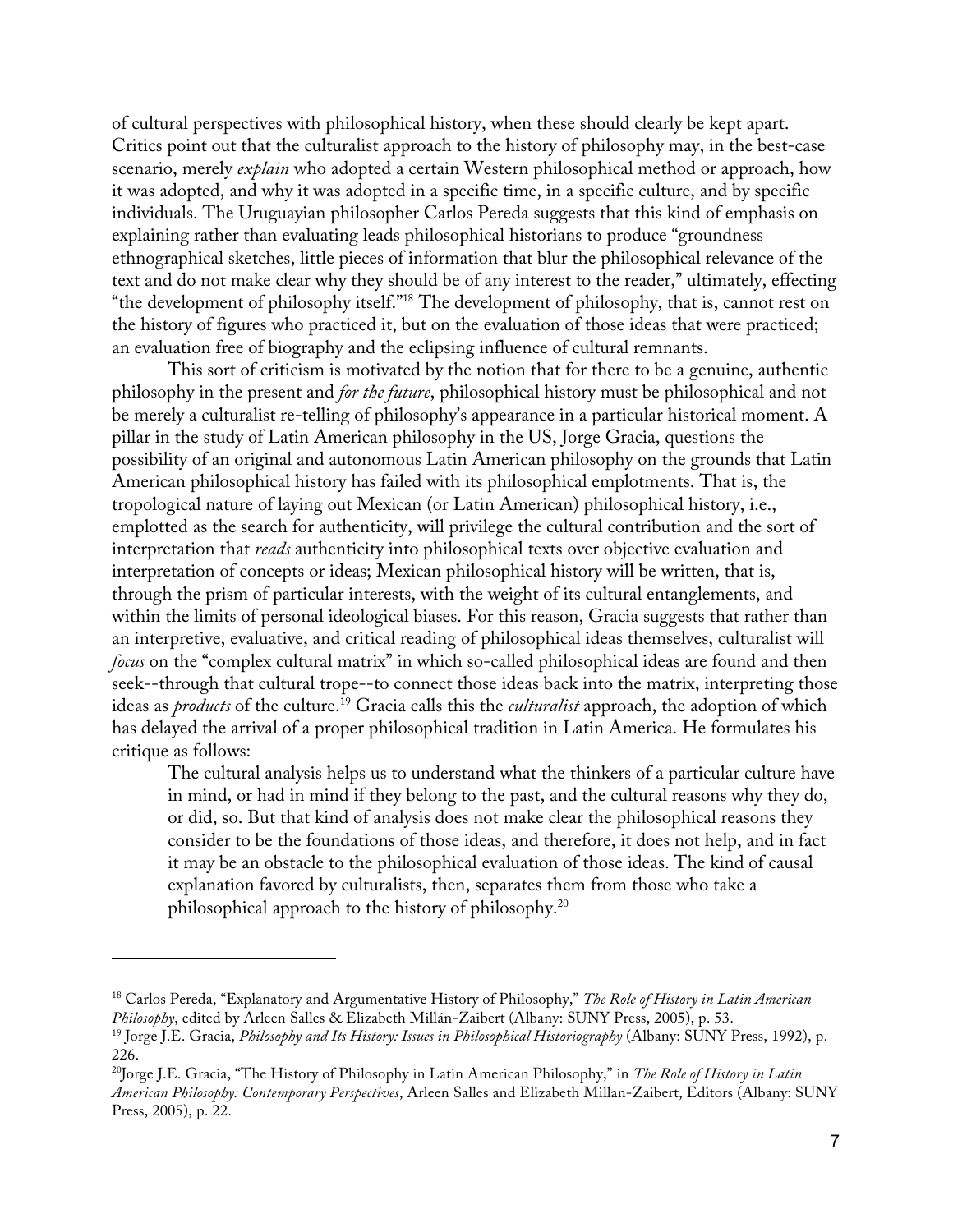In the background of this critique is the standard/official view of philosophy and of what it means for something to be philosophical in the relevant sense. Gracia himself says that philosophy as a view of the world consists in *propositions* that describe, interpret, and evaluate that world. <sup>21</sup> Or, more bluntly: "Philosophy, like mathematics and other disciplines of human knowledge, consists of a series of truths and methods of inquiry that have no spatialtemporal characteristics."22 Genuine philosophical propositions, truths, and methods then refuse something like the cultural remainder on principle. So for a history to be a *philosophical* history of philosophy, it must be a story that along with describing the way in which certain methods or truths made their appearance at any particular time also evaluates and interprets them stripped of their spatial-temporal characteristics, of their context, and of any trace of the cultural environment in which the historian finds them—otherwise, it is a *nonphilosophical* history.

It is true that in general, in writing the history of philosophy, Mexican philosophical historians do not pay much attention to the manner in which the desired distancing of truths from their context or the required disentangling of philosophy from culture has taken place. What philosophical historians focus on when looking at their philosophical past is the manner in which philosophical truths and methods are appropriated by their predecessors, the manner in which the colonial influence is confronted and either overcome or assimilated, and the influence of those truths and methods on the times or the influence of the times on those truths and methods. In every case, what I'm calling the cultural remainder remains. We see an example of this in Leopolodo Zea's influential text from 1942, *En torno a una filosofia Americana*, where he famously postulates that an authentic, genuine, original Latin American philosophy is one that addresses the circumstantial reality of Latin America.23 This *address* requires, he continues, by the appropriation of Western philosophy, by the desire to confront the colonial past, and by the cultural crises that, at that time, grip the old and the new world alike. In a more historical work, his history of positivism in Mexico, *Apogeo y decadencia del positivismo en México*, Zea again ties philosophy to its cultural emergence.<sup>24</sup> There, he aims to show how Mexican cultural elites promoted French positivism as a means to exert power and influence over social, economic, and educational policy in Mexico. In this sense, Zea's historical account is a description of how philosophy (positivism) appears as a result of, or as an expression of, cultural anxieties. In Gracia's view, this non-philosophical approach is, he says, "dominated by one concern: the understanding of past philosophical views as expressions of the complex cultural matrix from which those views arose."<sup>25</sup> As such, Zea's history of positivism disqualifies itself as philosophical, since it "views philosophical ideas as parts and products of a culture, as representative phenomena of an age or period."26

Again, the specific fear with the culturalist approach is that it is detrimental to the possibilities of any *future* philosophy. Would be philosophers of today, that is, finding no inspiration or direction in the philosophical work of yesterday, will either repeat the mistakes of

<sup>&</sup>lt;sup>21</sup> Philosophy and Its History, p. 57.<br><sup>22</sup> Latin American Philosophy for the 20<sup>th</sup> century, p. 210.<br><sup>23</sup> Leopldo Zea, En torno a una filosofía Americana (México: El colegio de México, 1945). He writes: "Philosophy ought not be the result of *being able to do it*, but rather, of a *having a necessity to do it*" (p. 22).<br><sup>24</sup> Leopoldo Zea, *Apogeo y decadencia del positivismo en México* (México: El Colegio de México, 1944).<br><sup>25</sup> Philo

<sup>26</sup> *Philosophy and Its History*, p. 226.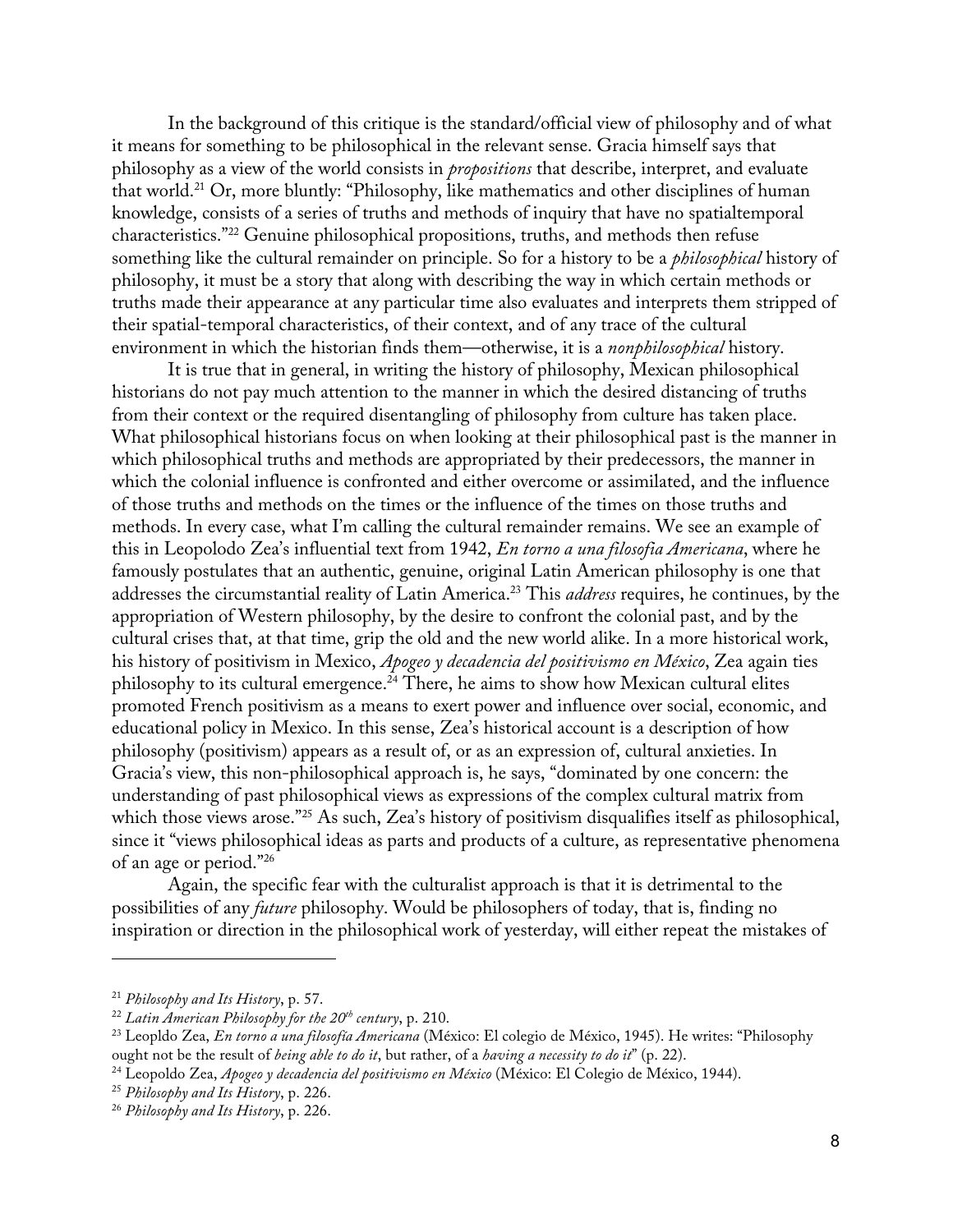the past or give up on philosophy all together. But the fact that today there are Mexican philosophers shows that yesterday's philosophy, and the history that presents it, is inspirational and aspirational. Consider the work of Mario Teodoro Ramírez, who in his historiographical work on post-Revolutionary Mexican philosophy not only evaluates and criticizes the humanism of Caso and Vasconcelos, but also applauds them for their *teaching.* Ramírez writes: "Philosophy teaches us—as we were taught by the philosophers from the *Ateneo*—that existence…is more than necessity, interest, weakness, coexistence, transaction, cold objectivity…That we can think otherwise. They illuminated, tentatively or intensely, a space to which perhaps we should return so as to locate our thinking, our uneasiness."27 Mexican philosophical historians are doing something right when the teachers of the past can teach *us*, today, to "think otherwise." But those observations that Mexican philosophy is instructive, that what was taught was to think otherwise, that Mexicans have other spaces to locate their anxieties, are not philosophically insignificant; these are transcendent insights and notions derived from critical, active, and evaluative readings of Mexican philosophical history. In this case, Mexican philosophical history has opened, rather than closed, the possibilities for future philosophizing.

It is not difficult to see, in both Ramírez and Zea, that Mexican philosophical history must and does challenge (through interpretation) the relation amongst ideas with other ideas while weighing their worth against those ideas considered context-free (e.g., "Mexican existence" vs. "existence" itself); critical abilities inherited from their own studies, their teachers, and from the presence of their own philosophical histories. It is only by engaging in this kind of evaluation and comparison that Ramírez can conclude with the general observation that "the social and human task of philosophy is to understand and project our own cultural dimensions."<sup>28</sup>

A "culturalist" approach to the history of philosophy thus assumes philosophy to be related in some intimate way to culture and its crises—with how to address these or how to overcome them or deal with them; the culturalist *critique*, on the other hand, sees this relation to be a causal relation, and philosophy to be a product of the different configurations that make a cultural context. For the critic, this results in philosophical analyses that are weighed down, so to speak, by the cultural remainder. Pereda is more unwavering in his critique of the culturalist approach, finding its roots in "that arrogance of collective identities [to] conform to 'nationalist enthusiasms."<sup>29</sup> Thus, whether it's merely confusion or arrogance, the idea is that in either case the philosophical historian is doing a disservice to all future philosophers in the region who in reading that history will fail to understand what philosophy is suppose to be simply because the history itself fails to challenge the apparent relativism of grounding philosophy on some historically determinate ground.

Aside from the criticism that says that the culturalist approach gets in the way of conceptual evaluation or that it overburdens interpretation thereby making a future philosophy impossible, there is also the critique that the cultural remainder prohibits originality and authenticity. Augusto Salazar Bondy is the most famous of these critics in Latin America.30 In

<sup>27</sup> Mario Tedoro Ramírez, "La filosofía Mexicana en la época de la Revolucion," in *Filosofía de la cultura en mexico,*  edited by Mario Teodoro Ramirez (México, D.F.: Plaza y Valdez, 1997), p.170. 28 *Filosofía de la cultura*, p.170.

<sup>&</sup>lt;sup>29</sup> "Latin American Philosophy: Some Vices," p. 195.

<sup>30</sup> See, Augusto Salazar Bondy, *Existe una filsofía en Nuestra America?* (México: Siglo XXI Editores,1968).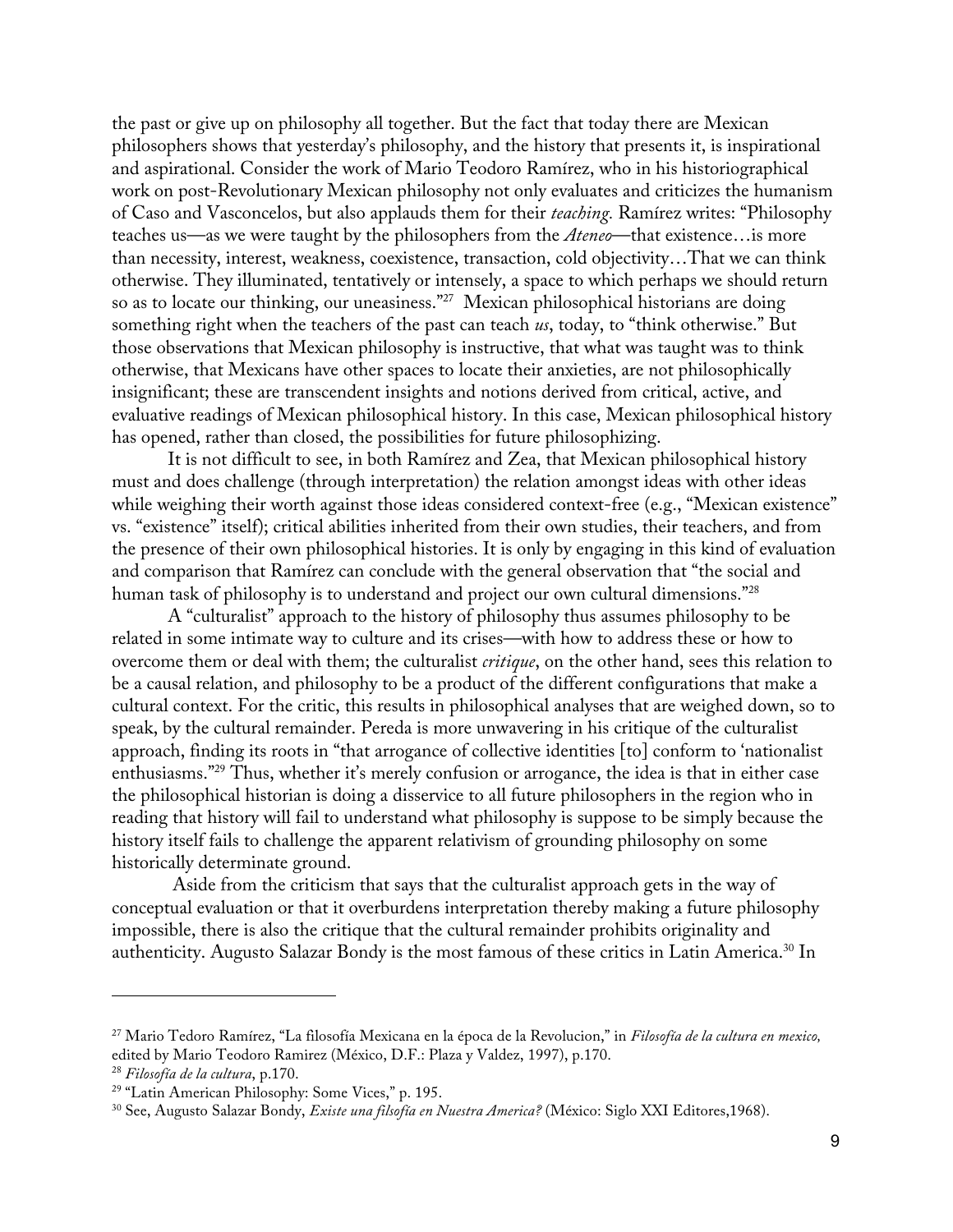the English speaking world, we have Jorge Gracia: "One important reason why Latin American philosophy is not as original as it could be," he declares in "The History of Philosophy and Latin American Philosophy," "is that Latin American philosophers use the history of philosophy in their philosophizing...in a nonphilosophical way and, therefore, suppress rather than develop genuine philosophical activity and originality."31 The question is *how* the history of philosophy is *used* in a nonphilosophical way? The answer is that it the history of philosophy is used in a nonphilosophical way when it is emplotted so as to describe what and how people at a certain time thought about their world; for it to be *used* in a philosophical way would be to subject those same thoughts to rigorous examination, to judge their value against other thoughts, to evaluate those thoughts on the basis of their conceptual and logical coherence. When this does not happen, Gracia warns that philosophical originality is suppressed.

The suppression that Gracia alludes to is due to what I've been calling the cultural remainder, which, again, burdens evaluation and interpretation problematizing the articulation of those kinds of thoughts and propositions that apply to all at all times in an original and authentic way. The *real* philosophy, it is thought, get's lost in the cultural accounting. However, as Ramírez makes evident, Mexican philosophical historians are clearly cognizant of this cultural remainder, and find it unproblematic, seeing it as an opportunity to teach and project (rather than suppress) an original and authentic cultural difference. But, perhaps Ramírez and Zea are blind to their own blindness; thus, Gracia tell us that, for the most part, Latin American philosophers "think...poorly of their own philosophers."32

### **4. Thinking "poorly of their own philosophers"—and their own philosophies**

But rather than blame them for being bad philosophers, one could instead justify the lack of a proper philosophical history in Mexico by appealing to those inherited and colonizing ideological prisms through which philosophical historians necessarily see and interpret their past. Thus we could say that the reason why, as Gracia puts it, Latin Americans tend to "think poorly" of their philosophical contributions has to do with those dialectical tropes of inferiority and superiority inherited from colonialism and operative in the cultural narrative in which European intellectual history sets the standard of normalcy and correctness and in which Latin American philosophical history is usually insufficient both to European/North American philosophers and to Latin American philosophers themselves. Thus, on this line of thinking, they may think poorly of their own philosophical history because *they have to.* A quick glance at their own intellectual history will reveal their colonial entrapments and lead them to the conclusion that their philosophy has been poorly executed, since philosophy is philosophy and its job is precisely to transcend, via its universal pretentions, "the spirit of the times,"33 something their past philosophies do not do.

However, a philosophy of authenticity would seem to betray this excuse, namely, the excuse that the reason behind the lack of a proper philosophical history is the presence of a

<sup>31</sup> Jorge J.E. Gracia. 2005. "The History of Philosophy in Latin American Philosophy," in *The Role of History in Latin American Philosophy: Contemporary Perspectives*, Edited by Arleen Salles and Elizabeth Millan-Zaibert,(Albany: SUNY Press, 2005), p. 22.<br><sup>32</sup> "The History of Philosophy in Latin American Philosophy," p. 22.<br><sup>33</sup> "The History of Philosophy in Latin American Philosophy," p. 25.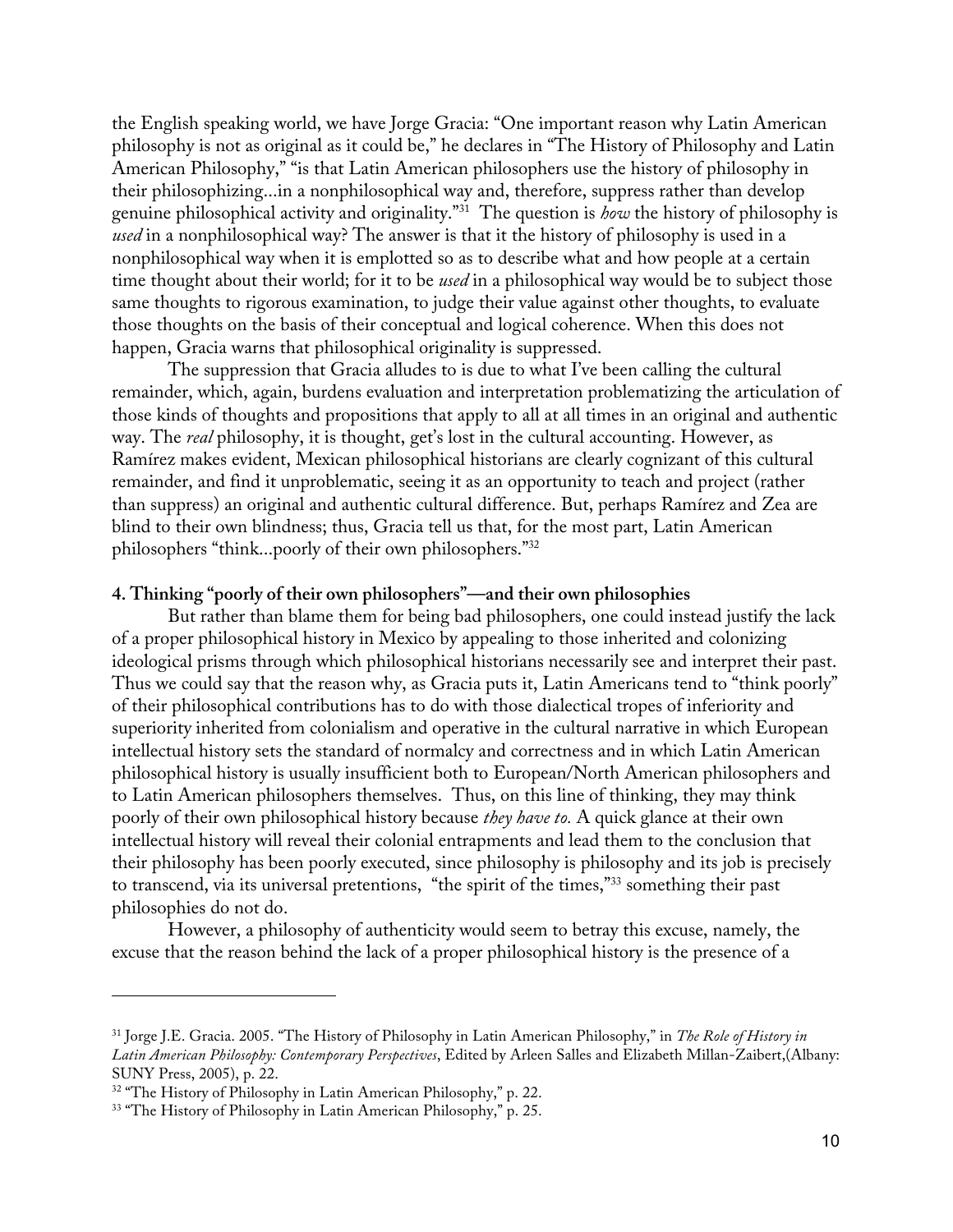certain kind of intellectual colonialism. After all, the search for authenticity represents a conscious effort to fully affirm oneself where one stands, which means being conscious of one's historical condition in its intricate totality. With this in mind, it is also easier to see how the trope of authenticity motivating both Latin American philosophy and its history might have something to do with the predominance of the culturalist approach, especially when one considers that an account of consciousness and existence that is non-derivative, affirmative, and genuinely human would seem to gain in justification the more robust that it is, and be more robust the more that it assumes the peculiarities of the cultural context on which that consciousness and that existence is grounded.

For my part, I do not believe the dominion of philosophy to be limited to the world of propositions and concepts, but is, in fact, robust in this complex way. Thus I believe that the incursion of culture into philosophy is not a limitation on philosophical evaluation or interpretation. This means, of course, that I cannot hold the view of philosophy as a kind of reflection operating at the level of pure, universal ideas where evaluation and interpretation takes place at a higher plane and without the influence of history, culture, or circumstance.

In my readings of Mexican philosophical history, philosophy is always a critical engagement with ideas and proposition that arise out of, are influenced by, or relate back to a determinate historical ground. On this reading, the concern with being authentic is understood *not* as an idiosyncratic worry of some to highlight their own uniqueness, but is understood rather as a philosophical concern with historical origins, one that plays itself out in cultural discourses in time, and responds to colonial master narratives of inferiority-superiority, power, and truth. This *philosophical* concern seeks its own truths, and finds methodological validation in philosophical historicism and phenomenology. With these motivations and these methods, Mexican philosophical history is much more than a mere recounting of how philosophy has been understood and adopted by *thinkers* at any one time; rather, it is in most cases an original and penetrating investigation into a situated consciousness, and into the conceptual, categorical, and ideological matrices that shape it and inform it and how these are related in dialogical ways to people, events, and, of necessity, the abstract universality that Western philosophy promotes. Certainly, there are histories that are a mere recounting of Western philosophy's journey through Mexico, for instance, Samuel Ramos' *Historia de la filosofia en Mexico* from the early 1940s. In that work, we see how Western philosophy made its way into Mexican culture through readings and lectures by prominent teachers. But even there, Ramos offers evaluations and interpretations that reveal the shortcomings of those readings and those teachings, an undertaking that would be impossible without a dialogical relationship to the history of Western philosophy. My point is that from Ramos' own history, to recent histories by Abelardo Villegas, Guillermo Hurtado and Mario Teodoro Ramirez, the writing of philosophical history has aimed at being properly philosophical by problematizing the relationship between history and philosophy without abandoning history or culture as ground or horizon. Simply put, Mexican philosophical historians aim to be robust by being inclusive of cultural anxieties without forgetting their own philosophical education; without forgetting, that is, the pretentions to universality that define the properly philosophical. We can thus give a preliminary answer to the question of this essay that asks into whether or not the search for Mexican identity influenced the writing of Mexican philosophical history. The answer is that it certainly did influence it, since in both actual philosophical practice and its written history culture and authenticity frame the horizon of possible philosophical investigation.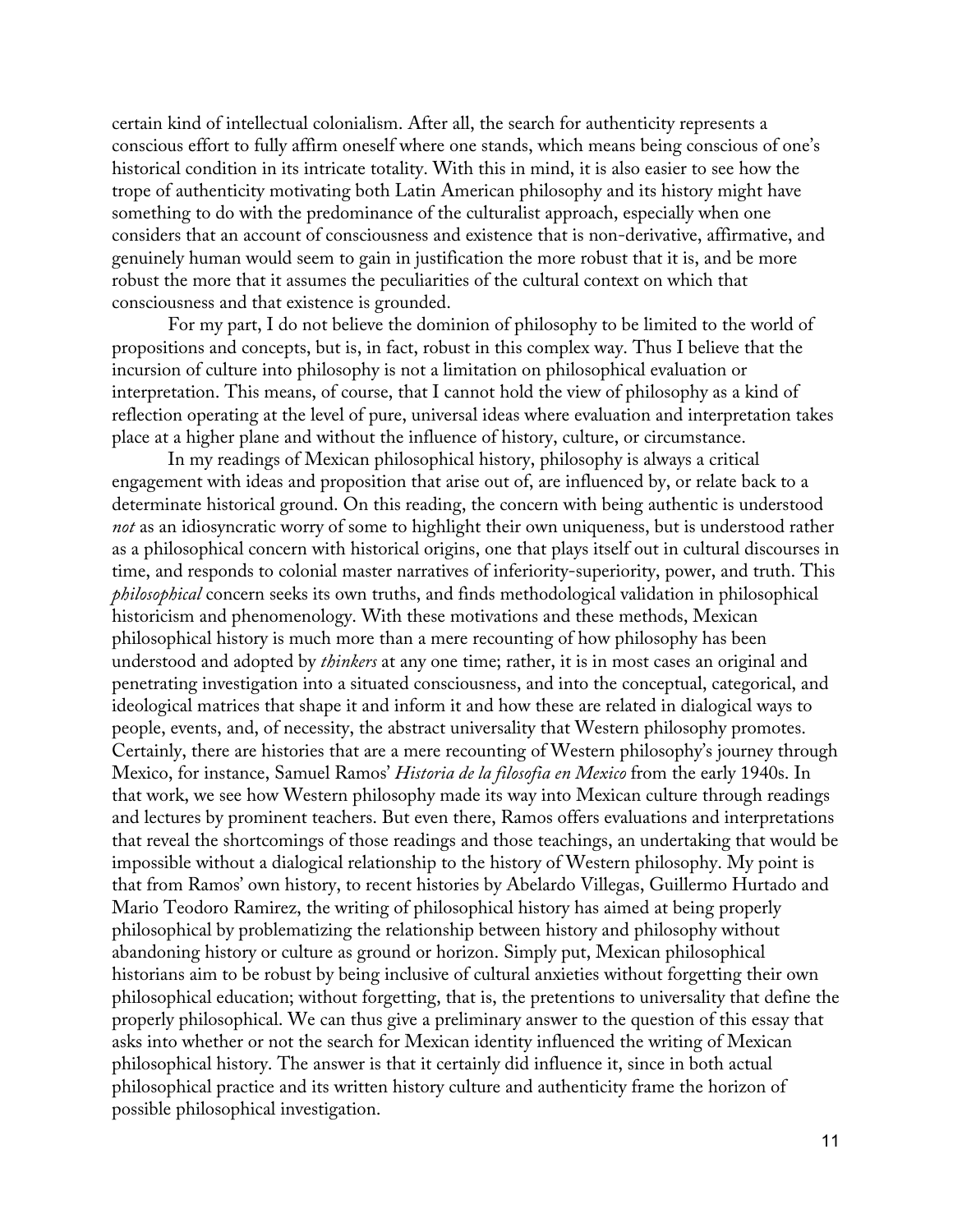Inherent in the culturalist critique is the notion that philosophical history will be too wrapped up in cultural influences—what I've been calling the cultural remainder—to be properly evaluative or interpretative of *philosophical ideas* as such. While this could certainly be the case—a historian could forget to be properly philosophical and, sticking faithfully to the facts, unknowingly enter the realm of anthropological or sociological history—this verdict assumes that these particular philosophical historians did not care enough about their own subject to judge it against an entire history of philosophy of which they were certainly familiar—or else why write a *philosophical history*? In a sense, there is something to the view that Latin American philosophers *don't think highly enough of their own philosophies*, but this attitude doesn't manifest itself as apathy or dismissal. Instead, this view motivates evaluation, interpretation, and criticism of the highest levels. Rather than thinking *poorly* of their own philosophies, Mexican philosophers are merely dissatisfied with them, but only because in spite of their greatness their predecessors allowed themselves to fall into this or that intellectual vice, to follow this or that philosophical fad, to leave their projects incomplete or unsatisfactorily argued. This is another way of saying that Mexican philosophical historians—whether or not they are philosophers themselves—do not think poorly of their philosophers, a fact evidenced by the presence of a continual, and always critical and evolving, philosophical conversation about Mexican cultural identity, one that begins with Gabino Barreda in the late 19th century, is taken up by Justo Sierra, Antonio Caso, and Jose Vasconcelos at the turn of the 20th century, continues with Samuel Ramos, Emilio Uranga, and Jose Revueltas in the 1940s, 50s, and 60s, and is recovered once again in the 21st century by Roger Bartra, Christopher Dominguez Michael, and Guillermo Hurtado. While each generation criticizes the one that came before it, dissatisfied with the arguments proposed or with obvious, and unquestioned, presuppositions, they think highly enough about them to continue the discussion.

Consider the work of the Mexican philosopher Abelardo Villegas, whom Gracia mentions in a footnote of the aforementioned article, <sup>34</sup> wherein we find Gracia's observation that Latin American philosophers think poorly of their own philosophies. Although Villegas is hastily abandoned in the footnote, Gracias' overall indictment of Latin American historiography applies to him as well, namely, that as a historian of philosophy he, Villegas, is guilty by association and must ultimately regard his philosophical tradition "as lacking originality" and simply does not take seriously the ideas of his philosophical predecessors.

In what remains, I will like to defend Villegas (and Mexican philosophical history more generally) from this possible charge, and in the process highlight the manner in which Villegas approaches the history of Mexican philosophy *philosophically* through the trope/*enfoque* of authenticity. While the connection between particular cultural and historical desire to seem authentic and the philosophical articulation of that desire might be easy to make, thus validating the charge of culturalism, philosophical historians like Villegas consider the cultural or historical desire as one more idea among many that was, in fact, articulated philosophically and is part of a coherent set of propositions deployed for the sake of justifying the Mexican's affirmation of their place in the cosmos.

### **5. Villegas on the Imperative of Mexican Philosophy**

<sup>&</sup>lt;sup>34</sup> "The History of Philosophy in Latin American Philosophy," p. 22fn8.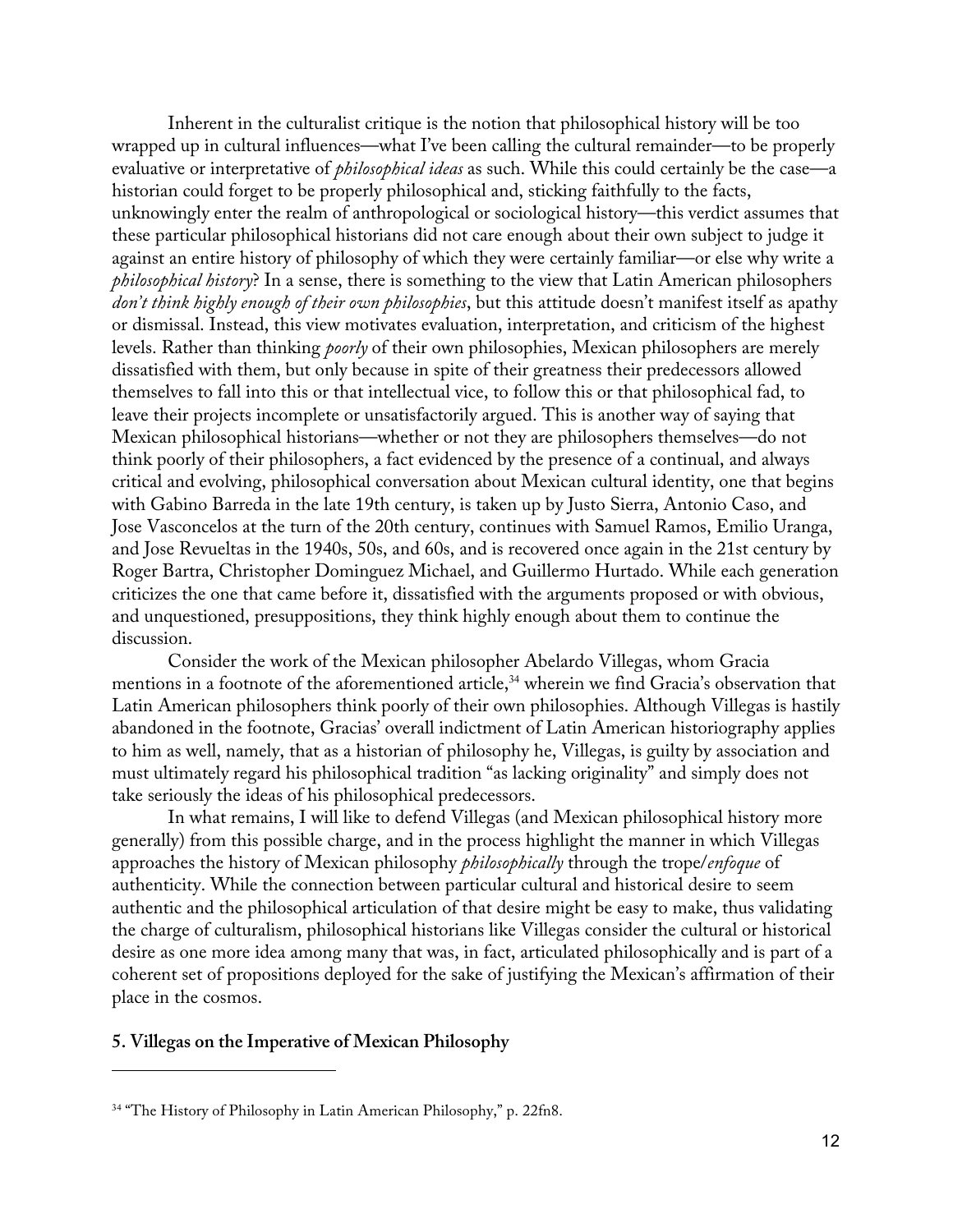Abelardo Villegas sums up what he calls "the imperative" of the Mexican philosophical project in the following way:

In what we have of the century, thinkers occupied themselves with a vast variety of themes, but more than anything, *as a true obsession*, the theme of Mexico. The *imperative*  to know Mexico is urged in philosophy...the imperative to know ourselves implies a knowing what we are, and that we exist. Mexican thought in this century displays a task of self-knowledge...Many themes that apparently are far removed from those of *lo mexicano* demonstrate, at their foundation, an organic relation with that obsession.<sup>35</sup>

What's more stereotypically philosophical than the imperative to know *what we are* and *that we exist*? That these questions are tied to an "obsession" with the "theme of Mexico" doesn't necessarily make them "representative phenomena of an age"<sup>36</sup> as the culturalist critique has it, but rather makes them representative phenomena of all humankind, who in their search for selfknowledge must begin from the most familiar, namely, their concrete, social and historical, identities.

Ultimately, the obsession to know *what one is* and *that one is* turns out to be more than a narcissistic urge to proclaim one's Mexican uniqueness, it is an obsession rooted in the belief that one is not living and thinking as one should, i.e., authentically, as an autonomous human being capable of self-affirmation before the eyes of the larger human community. The problem, as we've seen, is telling the story of this obsession in a philosophical way without conflating it with the story of the historical development of Mexican culture itself, a conflation that can only result in more cultural history. The problem is urgent for the simple reason that if philosophy is to be done in Mexico, now and in the future, the history of what has come before must itself be evaluated on philosophical, and not on merely historical, grounds.

To this end, Villegas warns that philosophical history should not restrict itself to a mere objective re-telling of past events, to a mere "making" history, but be an active, and critical, engagement with what came before. The case has been, he writes, that "philosophers who do the history of thought focus more on understanding [history] rather than on criticizing it, more on making [history] rather than unmaking it [*deshacerla*]."37 The key word here is *deshacer—*to unmake or to undo, which he associates with criticizing history, as opposed to understanding it. So one goes about unmaking history by criticizing it, by criticizing its emplotments and its chosen tropes, or by deconstructing its narrative. Once unmade, or deconstructed, the historical narrative lends itself to the type of evaluation that looks at those conceptual and categorical relations that make it up; but more than a conceptual analysis, the historical event itself will guide the re-making of the narrative, the interpretation that puts it back together. The process of re-making philosophical history will thus consider that the historical event itself is a philosophical event (a philosophical idea or articulation instantiated in time) and will try to make sense of it in the context of other philosophical events, which means evaluating the merits of the philosophical event on the basis of its philosophical underpinnings, concepts, etc. In this sense,

<sup>35</sup> Abelardo Villegas. *Autognosis. El pensamiento mexicano en el siglo XX* (Mexico: Instituto Panamericano de Geografia e Historia, 1985), p. 7.

<sup>&</sup>lt;sup>36</sup> *Philosophy and Its History, p. 226.*<br><sup>37</sup> Abelardo Villegas, *La filosofía de lo mexicano* (México, D.F.: UNAM, 1979), p. 214.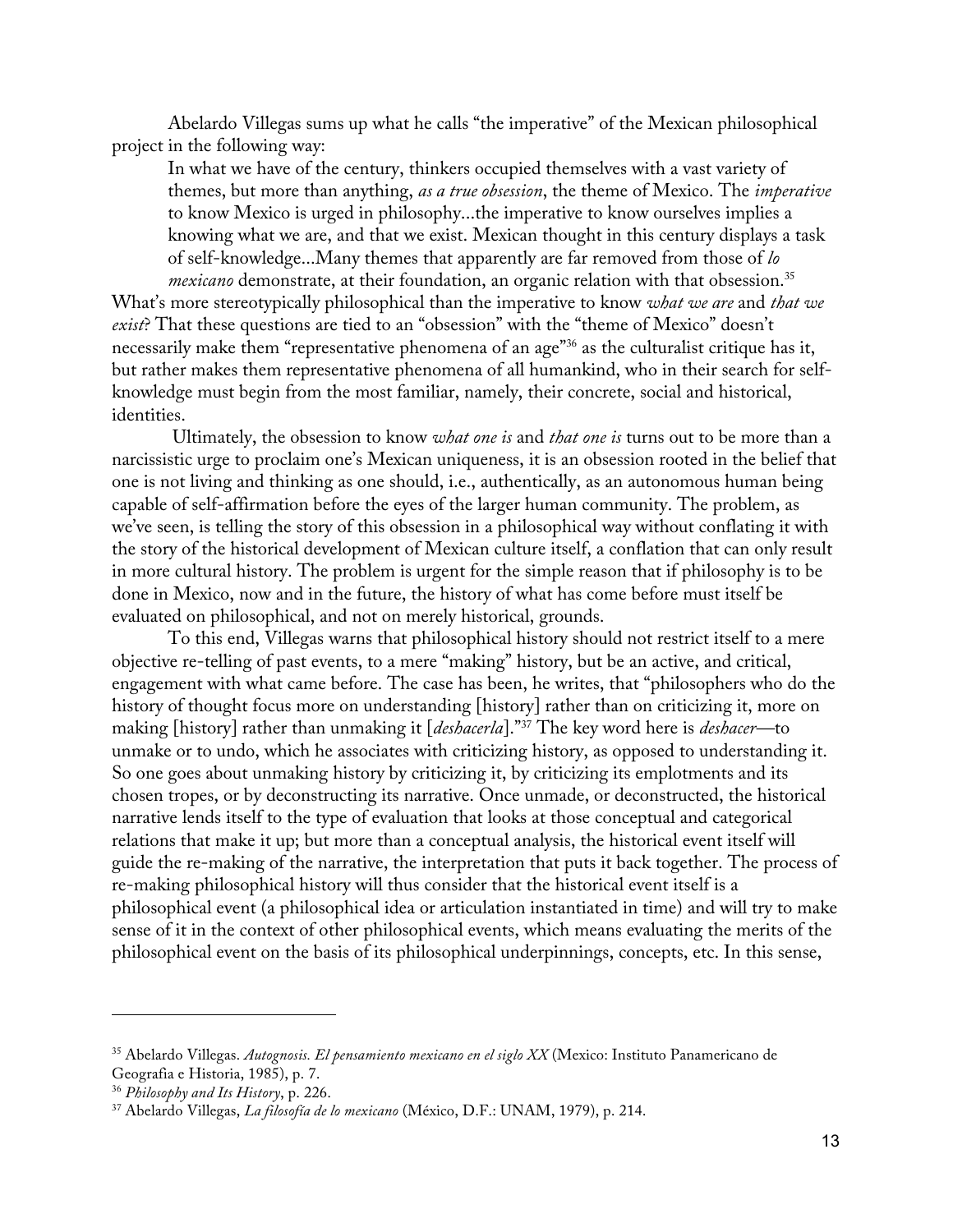Mexican philosophical history will be more than what Carlos Pereda calls "explanatory history"38 which is a mere explanation of events, and more involved still than a simple culturalist interpretation to which Gracia alludes.

The text in which Villegas seeks to remedy the previous lack of historical criticism is his *La filosofia de lo mexicano,* first published in 1960*.* The *filosofia de lo mexicano*, or the philosophy of Mexicanness, is, first, a historical account of the philosophical obsession with identity and authenticity that marked the first half of the 20th century. Second, and most importantly, it is a *philosophical* history in that Villegas challenges the philosophers of *lo mexicano* to provide the basic *philosophical* rationality of their project. Villegas' history here is not content with simple exegesis, chronologies, doxagraphies, or causal explanations. He aims to *unmake* this history so as to rid Mexican philosophical history of its apparent non-philosophical limitations. Previously, "We have limited ourselves to a historical understanding, that is, in finding the vital causes or circumstances that *induced* our philosophers to maintain their [philosophical] positions" (my emphasis), but now we must try, he says, to "*inquire into the universal validity of its concepts*."39

*La filosofía de lo mexicano* is a history of 20th century Mexican philosophy that in addition to pursuing the origins and the development of the obsession with self-knowledge, with what comes to be known as "lo mexicano," also problematizes its philosophical presuppositions. "Lo mexicano" is subjected to critique and challenged on the basis of its logic (Villegas says that the approach violates the law of non-contradiction by seeking universal characteristics of historical beings). By being deconstructive and critical in this way, Villegas's is an effort to do more than *unmake history,* as it also seeks to *make philosophy.* Thus, *La filosofia de lo mexicano* is more than an attempt at understanding; it is interpretation, analysis, and logical critique, or, as Villegas refers to, *un deshacer.*

 Let us turn to the text: From the start, Villegas suggest that his "history" will not be objective and unbiased: "the motive for this investigation was a difference of opinion I had with its main proponents,"40 so that "more than a history, we want to solve a problem,"41 namely, the problem of how to reconcile philosophical universality with the needs of concrete life. 42

Villegas takes up the trope of authenticity early on in his philosophical history. While suggesting that the positivist philosophies of figures like Gabino Barreda and Justo Sierra, the anti-positivists philosophies of Caso and Vasconcellos, and the *filosofia de lo mexicano* of Emilio Uranga were internally contradictory and fundamentally flawed, he nonetheless acknowledges their affirmative character, manifested in a willingness to articulate a "patriotic philosophy,"43 something that might be seen as oxymoronic and contradictory in the history of philosophy traditionally considered. However, Villegas doesn't find his predecessors' efforts to articulate a *patriotic philosophy* in poor taste, or careless of philosophy's understood rules and edicts, or just poor philosophy—*he doesn't think poorly about it*—because, he says, a *homeland* like philosophy are

<sup>38</sup> Cf., "Explanatory and "Argumentative" HIstory of Philosophy"

<sup>39</sup> *La filosofía de lo mexicano*, p. 179; emphasis in the original.

<sup>40</sup> *La filosofía de lo mexicano*, p. 8.

<sup>41</sup> *La filosofía de lo mexicano*, p.13.

<sup>42</sup> *La filosofía de lo mexicano*, p. 12. 43 *La filosofía de lo mexicano*, p. 7.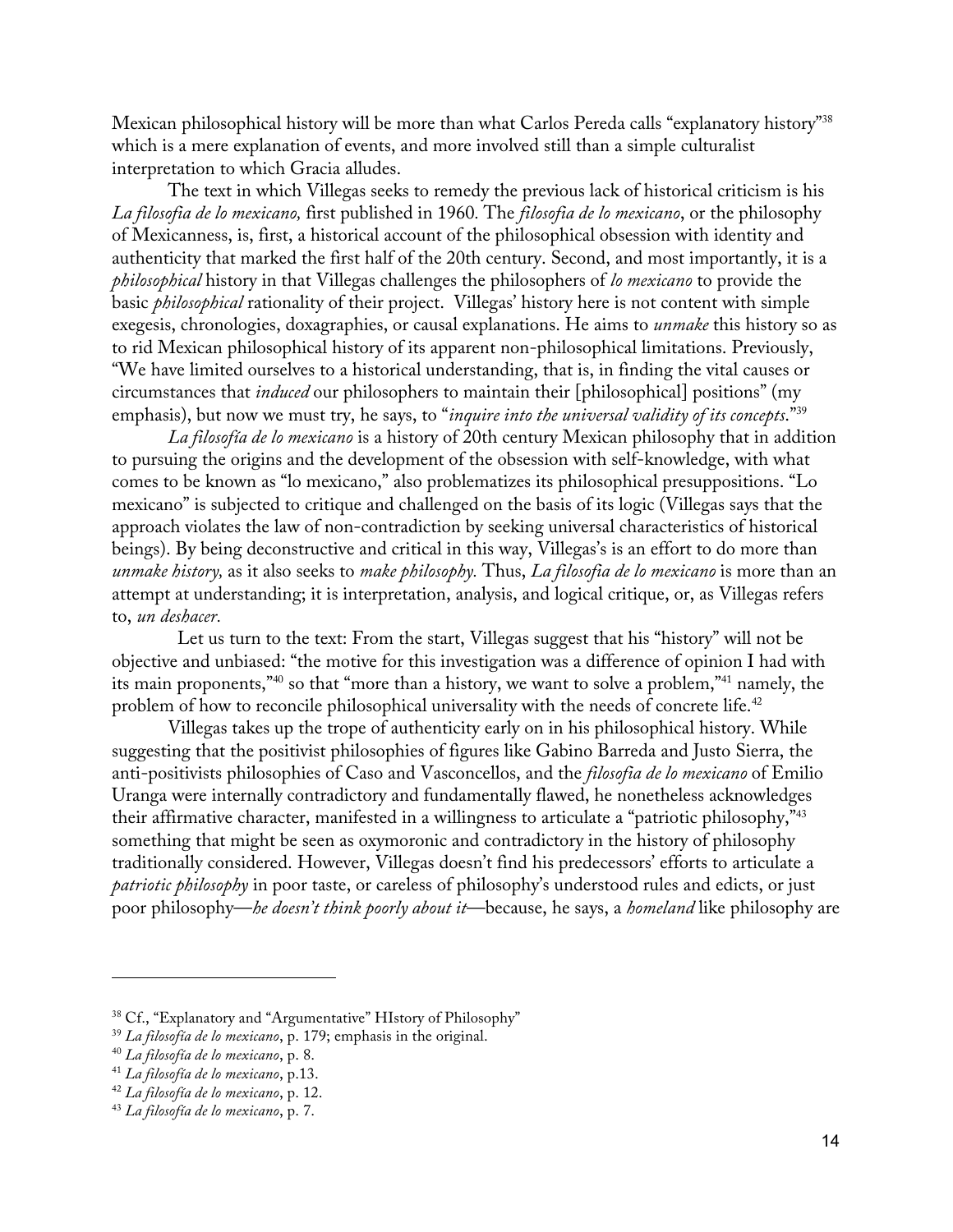*not* passing fads but fundamental realities of human life and thought that transcend contingency; as he puts it, "neither philosophy nor *patria* go out of fashion."44

That Villegas, as a philosophical historian, allows "la patria" to exist on par with philosophy as a transcendent idea reflects a certain respect for the verdicts of Mexican philosophical history. This respect shows up again as Villegas echoes that verdict when he insists that Mexico's "historical personality," is, in fact, "peculiar and distinct,"45 a fact that rightly justifies the search for authenticity, for *lo mexicano*, and for Mexican philosophy. Thus, in Villegas' critical engagement the question is not whether or not there is a Mexican philosophy because, "in fact" there is, and there has been, at least since Gabino Barreda first proposed Mexico as problem in 1867, rather, he says, the challenge is directed at "those suppositions of the analysis regarding *lo mexicano* by which these analyses affirm themselves as philosophy."46 Villegas problem with the history of Mexican philosophy has to do with its execution, not with its intent. He points out that while we're sure that Barreda, Vasconcelos, and Uranga *philosophized,* we are not quite sure that their concepts, methods and presuppositions sufficiently justified themselves as philosophical. While some approaches and revelations were clearly philosophical, or at least possessed the sort of universal intent that would count as philosophical, for instance, the general theme of authenticity-as-ideal, others were clearly problematic, or possessing the opposite of what would count as traditionally philosophical, for instance, the thesis of historicism.

Villegas finds unproblematic the supposition, or hypothesis, which states that cultural, historical, and personal authenticity is desired for its own sake but also for the sake of selfaffirmation before the greater human community. Villegas rightly assumes this to be the philosophical hypothesis that grounds the apparent patriotism of Mexican philosophers. From the beginning, with such figures as Barreda in the late 19th century, these philosophers understood "the necessity of investigating our Mexican reality,"<sup>47</sup> not for the sake of understanding the particularities of the *nation* or *patria*, which is certainly distinct and historically unique; this necessity arose from a historically revealed consciousness of lack or absence of self-identity, from the consciousness that being Mexican is a different kind of being, a difference until now deferred and suppressed by explicit and implicit colonial forces. This was a recognition that Mexicans were not yet, but should definitely be, autonomous, free, selfdetermining and resolute in their commitments to themselves and each other—that is, it was a recognition that Mexicans were not yet authentic (in the ideal sense). The possibility to be properly authentic is brought about by the event of the Mexican Revolution, which brings with it a resolve for "self-affirmation,"48 because, Villegas writes, in "complete violence" Mexican reality finally came to "full maturity," finding amidst the death and destruction the will to "selfdetermination."49

However, that philosophers find historical events such as the Revolution as grounding and making possible the philosophical articulation of Mexican identity, of *lo mexicano*, reveals a

<sup>44</sup> *La filosofía de lo mexicano*, p. 7. 45 *La filosofía de lo mexicano*, p. 15. 46 *La filosofía de lo mexicano*, p. 9.

<sup>47</sup> *La filosofía de lo mexicano*, p. 13.

<sup>48</sup> *La filosofía de lo mexicano*, p. 18.

<sup>49</sup> *La filosofía de lo mexicano*, p. 19.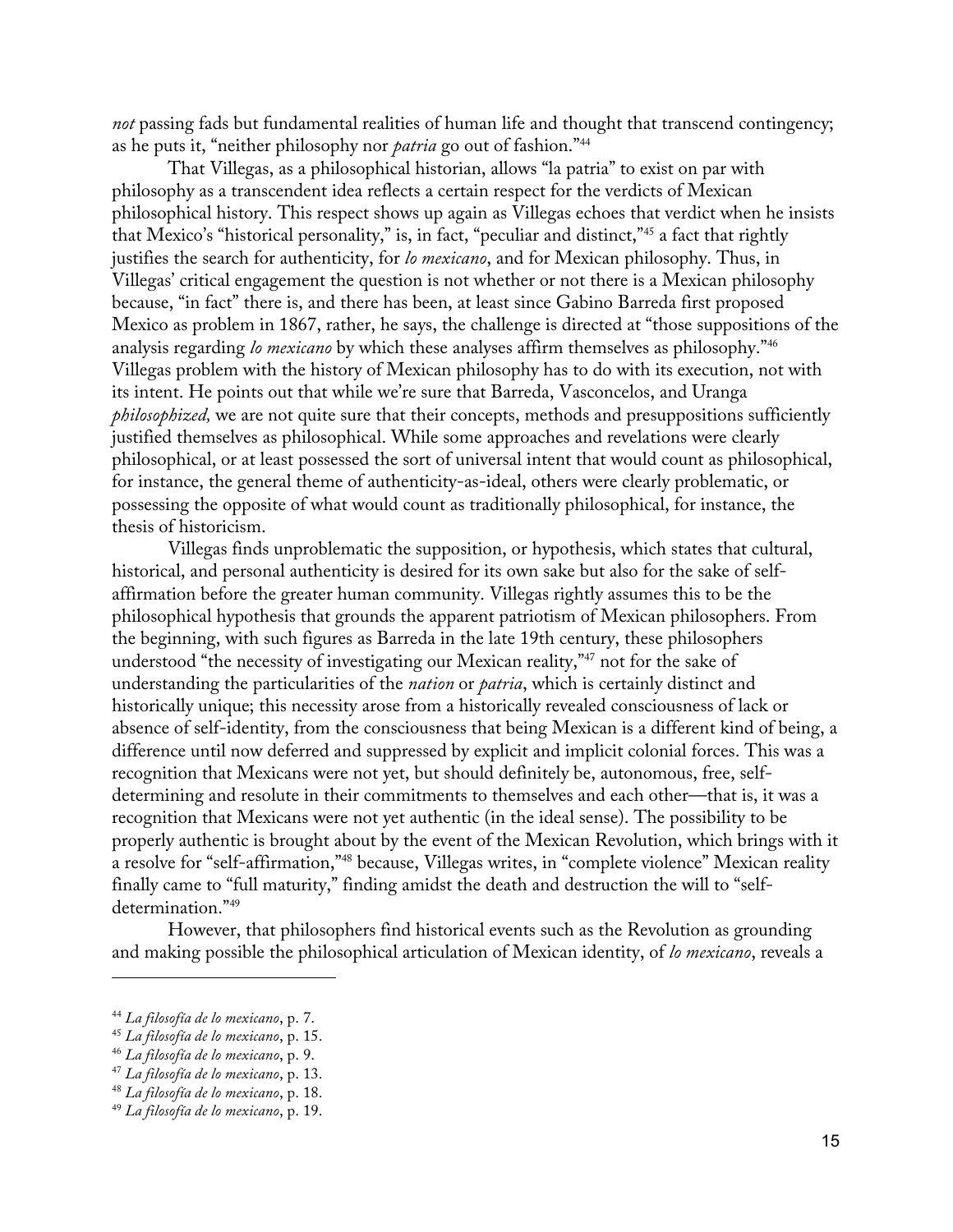dependence on a philosophically problematic thesis that could ultimately be blamed for the nonphilosophical nature of Mexican philosophical history in general. What Villegas finds problematic lies in the methods of historicism, which served as grounding supposition of the entire philosophical enterprise—as we see in the "basic presuppositions" I outlined above. 50 Villegas formulates the problem in the following way:

*Lo mexicano*...is that which is historical, but they could not situate it within the bounds of universal concepts, since they had negated those [in the appeal to historicism]; thus, their philosophy of *lo mexicano* particularizes itself on a comprehension or conscious awareness of Mexican history. However, this approach which has as its ground a circumstantialist conception of philosophical truth has delivered them to a fundamental aporia: the sterility and impracticality of pure self-contemplation.<sup>51</sup>

Here, Villegas challenges the philosophical tradition of historicism that informs Mexican philosophy. Historicism, as does the culturalist approach, says that truth is historical, that it is related to the space-time of its emergence, while rejecting the traditional conception of truth as a-historical and a priori. If the task of the philosophers of *lo mexicano* was to grasp the truth of Mexican identity, then any found truth is a historical, not universal or transcendent, truth. However, Mexican philosophers, according to Villegas, wanted more than historical truth, they also wanted universalizable essences that could *set the definition* of what it *mean to be* Mexican. "Lo mexicano" was conceived as referring to the *essence* of Mexican being. And here we find the logical contradiction to which Villegas refers, which he calls the "aporia" of Mexican philosophy: Mexican philosophers sought for both historical and a priori truth simultaneously, something Villegas finds philosophically problematic, and which he blames on that allegiance to historicism.

For an example of this contradictory thinking, Villegas points to Emilio Uranga's "ontology" of Mexican being. Aiming to overcome the psychological, and hence, nonphilosophical diagnosis of Samuel Ramos that said that Mexicans were culturally debilitated by an inferiority complex, Uranga laid the cause of that cultural weakness on a historical and ontological sense of insufficiency before the substantial or totalizing being of the European colonizer. From a Mexican perspective, that is, Europeans represented substance and permanence, while Mexicans represented accident and contingency. In fact, Mexicans being *is accident.* But Villegas points out that this ontological description is an instance where the philosopher's reliance on historicism leads him to an aporia: if the Mexican is a historical, thus, non-essential being, then does not this ontological description essentialize him and place him outside of history?

Uranga's problem was not Uranga's alone. Mexican philosophy of the 20th century in general comes to find itself in a *double bind*: either affirm an authentic philosophical identity aligned with the particularity of Mexican difference, and thus firmly within the bounds of Mexican history as a source of meaning and value, or insist on contemporaneity with philosophy as an expression of a human sameness, requiring the transcendence of that history and those circumstances and thus a transcendence of their difference. For this reason, Villegas concludes

 $50$  Especially, presupposition #3, that authenticity in philosophical practice had to do with the manner in which philosophical ideas were anchored on the circumstances out of which they emerged.

<sup>51</sup> *La filosofía de lo mexicano*, p. 180.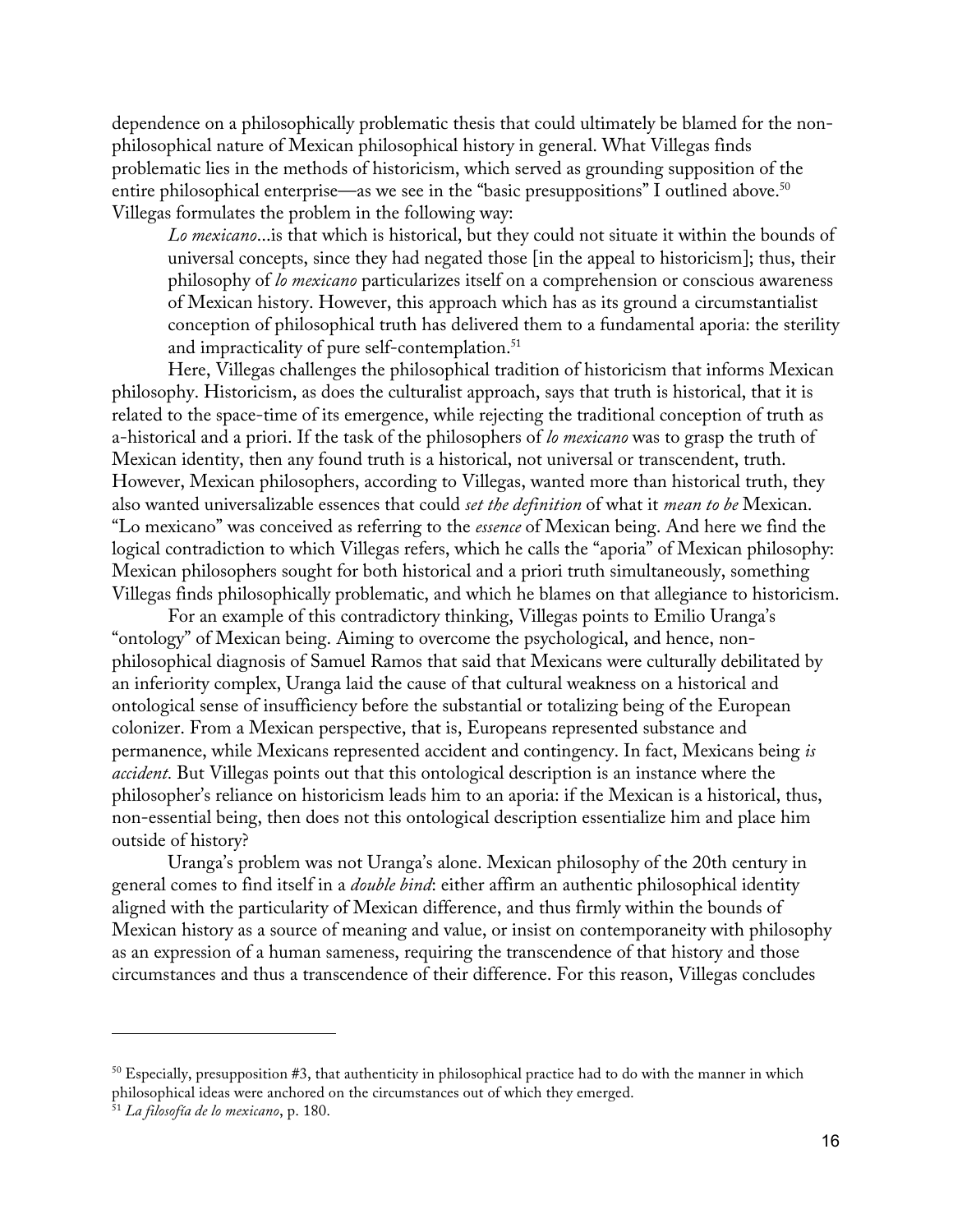that historicism, understood as the view that history itself can ground truth, is also that which makes it problematic as a method of self-affirmation.

Ultimately, Villegas is particularly critical of philosophers who, in their enthusiasm to affirm the Mexican difference and thus justify a *Mexican* philosophy, confused historically informed characteristics of historically and culturally situated persons for essential aspects of a universal Mexican being—the term "Universal Mexican" here lending voice to the aporia sketched above. Villegas is particularly critical of Emilio Uranga's attempt to talk about a "Mexican ontology." For Villegas, a "Mexican" ontology, which implies the unlikely intuition of a universal Mexican essence, can ultimately be reduced to certain historical particularities that constitute the national consciousness, in which case it makes little sense to refer to it as "ontology." After rigorously examining Uranga's case for a Mexican ontology, Villegas concludes that Uranga's approach to the project of "lo mexicano" is logically inconsistent (he says it is "circular" [cf. 1979, 183]) and, ultimately, an impossible project that "dissolves into pure history in maintaining a contradictory formula of a temporal Mexican being."52

But this does not mean that Mexican philosophy is indefensible. Villegas ends his historical deconstruction with a proposal for overcoming the shortcomings of the philosophy of *lo mexicano*. That is, there *can be* a philosophy of Mexicanness, or better yet, a Mexican philosophy, but this one must refuse the entrapments of historicism and narcissistic selfreference and look to finds solutions not only applicable to itself but also to the human community as a whole. Villegas proposes that "the philosophy of lo mexicano will consist in a type of analysis that will inform us as to the peculiarity that the Mexican possesses in relation with other peoples...with what we have in common with other peoples...but this only so that we may be able to formulate what we can give other peoples, [namely], a historical experience and a culture that perhaps they do not have."53 So while it must reject historicism, it does not deny the cultural remainder. In practice, this type of culturally-sensitive analysis traffics in ideas, descriptions, propositions, all of which must be evaluated against always more general ideas and propositions, e.g., authenticity rooted in history vs. authenticity in general—that is, it traffics in transcendent, a-temporal ideas. Mexican philosophy can thus be philosophical in the traditional sense. However, it remains "Mexican" in the sense that it holds on to its difference so as to have something of its own to contribute to the human conversation; we can say that it seeks to gift an experience, aspects of its authentic self, that others "do not have." Truth is thus both culturally implicated and transcendent.

Holding on to the Mexican difference so as to offer it as a moment of enrichment to a much larger human conversation is, ultimately, what motivates the project of a Mexican philosophy. Philosophy, in its garb of universality and totality, is seen as the appropriate medium to broadcast that difference. And so the desire for affirmation and recognition, or for authenticity, is motivated by purposes larger and more encompassing than mere narcissism or nationalistic enthusiasm. The task for the historian of Mexican philosophy lies in sorting out, highlighting, and analyzing that motivation, of disentangling the apparent obsession with the theme Mexico from its philosophical presumptions and, once individual and cultural motives are seen and separated from their philosophical underpinnings, to evaluate the conceptions of

<sup>52</sup> *La filosofía de lo mexicano*, p. 186.

<sup>53</sup> *La filosofía de lo mexicano*, p. 231.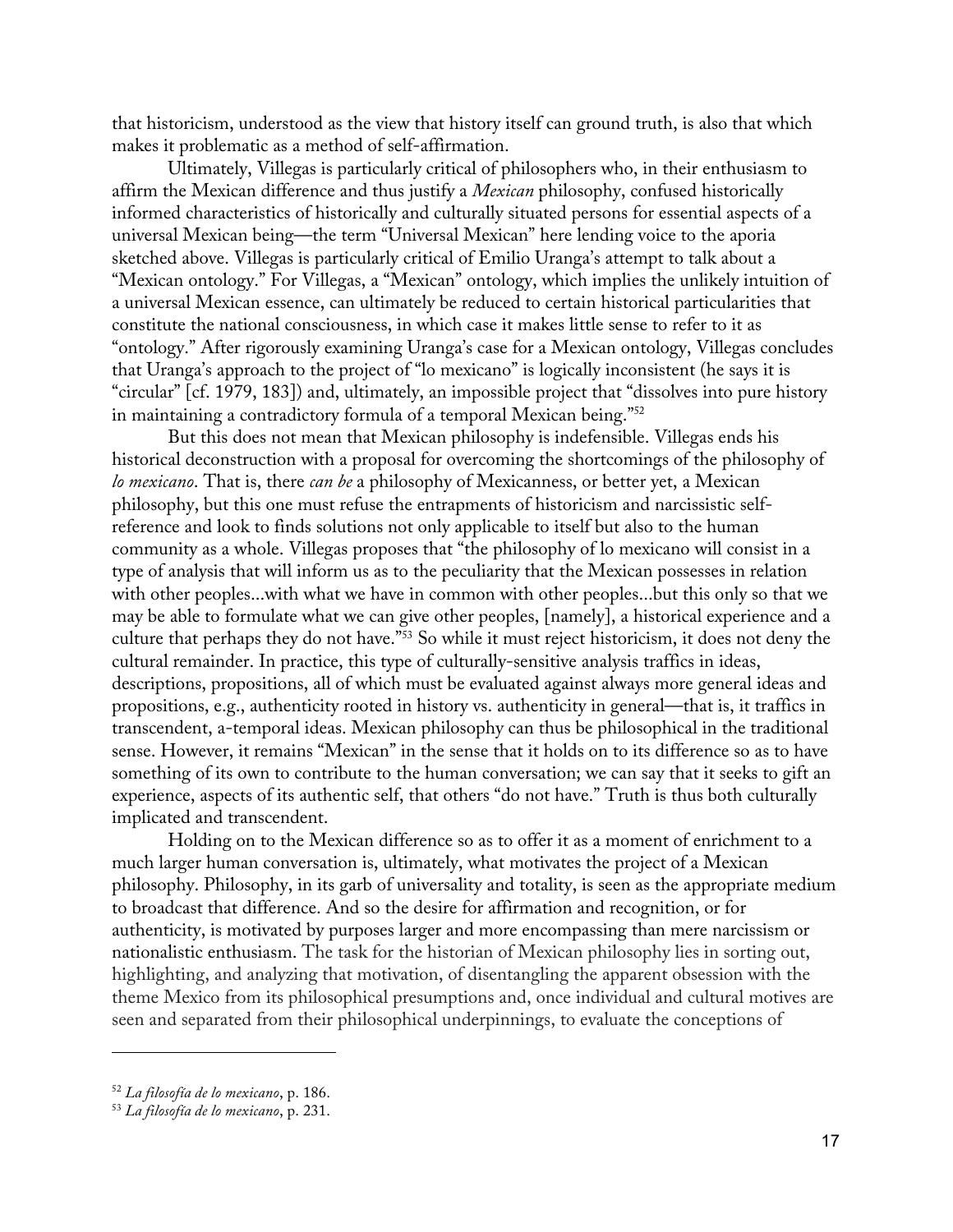philosophy that serve as the starting point before putting the whole thing back together without loosing the cultural remainder motivating the individual or the affirmative force of the project. But this means that philosophy will retain the cultural remainder that so bothers the culturalist critique. Villegas does not have a problem with this in the end. "To return to the individual," he concludes, "to the most particular that we possess is not to fall once again into narcicism, into solipsism or a closed nationalism; on the contrary, it is to appeal to human experience. Only he who attaches himself to what is familiar, who does not invent, reduces his own humanity."<sup>54</sup> Consequently, what Villegas proposes is a re-thinking of the project of "lo mexicano," one that begins with the Mexican experience as its ground but quickly moves outward, detaches itself from the familiar, and launches into the inter-national, inter-human realm where the Mexican experience might have some use to others without loosing its claim to being Mexican.

Ultimately, Villegas reads in the attempt to write the history of Mexican philosophy (Zea's and Uranga's for instance) the desire to express a historical uniqueness that could itself be transcribed into an authentic philosophical consciousness; the problem, as he sees it, is that this effort of affirmation was one that trapped itself in the ecstasy of self-revelation. Here, the obsession with authentic identity clearly influenced philosophy and, as a result, its history, but not, as the culturalist might suggest, in a negative, prohibitive way.

#### **6. Authenticity, Redeux**

Having laid out some key features in Villegas' philosophical history of philosophy, let's return to the theme of authenticity, especially as it relates to the culturalist critique of Mexican philosophy.

When we talk about the trope or *enfoque* of authenticity that prefigures the writing of the history of 20th century Mexican philosophy, what we mean is that writing that history is conditioned by a desire to reveal an originality of thought that presents philosophy in Mexico as grounded on the Mexican circumstance and as affirmative in its articulation of a Mexican difference. Leopoldo Zea tells us that given the binding ties between the history of philosophy and the history of the culture from which it emerges, the authenticity of that culture (in the sense of authenticity sketched above) will be necessarily reflected in the authenticity of its philosophy (namely, the philosophical propositions that reflect Mexican reality), and vice versa.55

Thus, a negative answer to the question into the possibility of an authentic *Mexican philosophy* will insist that so long as Mexican philosophical *history* is itself inauthentic, or unphilosophical, then there can be no authentic Mexican *philosophy*. The idea here is that without a proper telling of the history of philosophy in Mexico, Mexican philosophers of today and tomorrow lack a firm ground upon which to stand. The same goes with yesterday's philosophers, who must have appealed to their own philosophical history in order to choose the appropriate themes and problems in their philosophizing. If that history was a mere re-telling of the existence of past philosophical works and figures, how they appeared and how they were understood, their own philosophical efforts would be limited to a mere understanding of those previous understandings. Interpretation and critical engagement would be discouraged for the sake of making things clear. On the other hand, if their history was more than a re-telling and a

<sup>54</sup> *La filosofía de lo mexicano*, p. 231.

<sup>55</sup> "La filosofia americana como filosofia sin mas," p. 10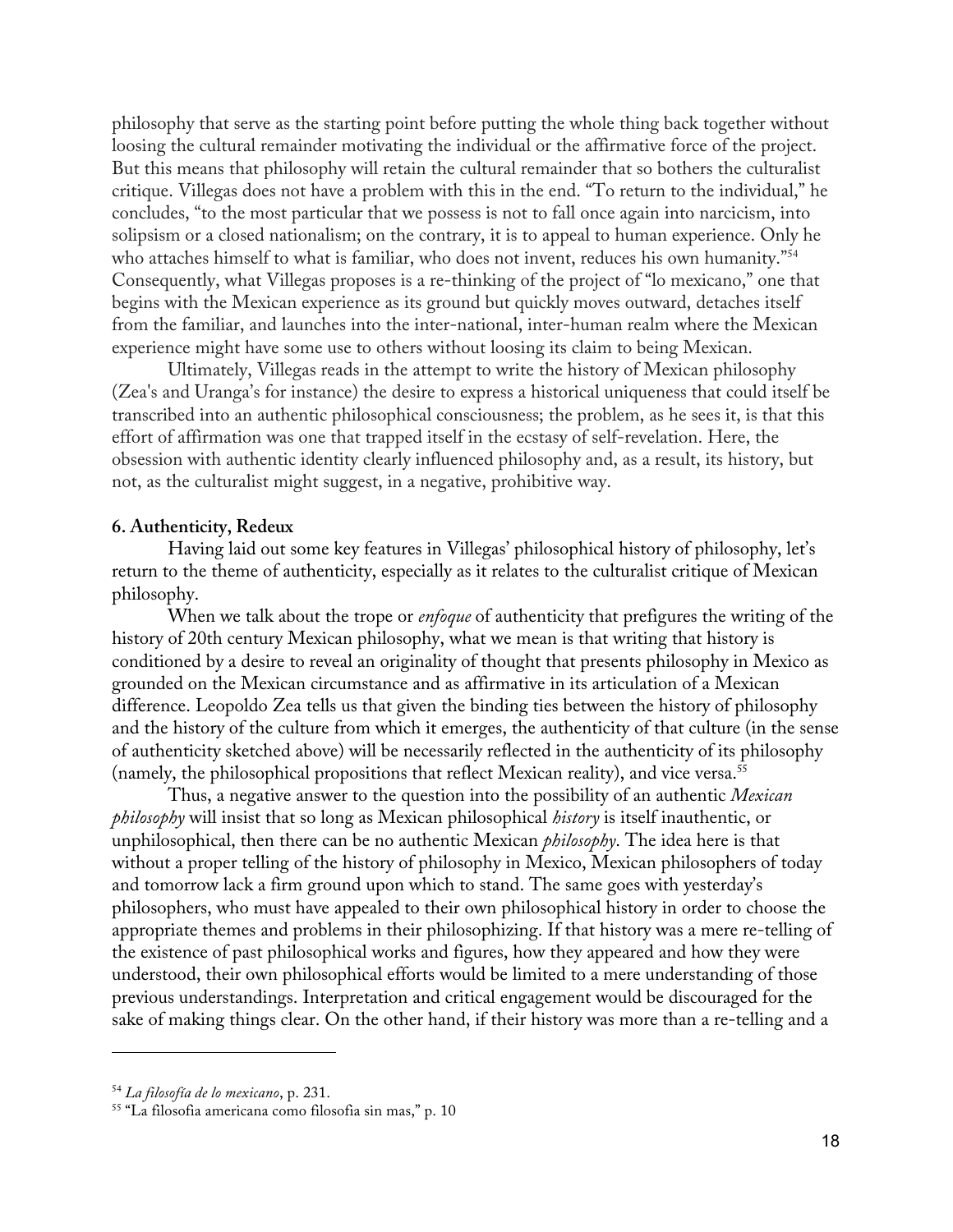rehashing, but interpretive, and evaluative, as well as descriptive—if it engaged what came before in a critical, interrogative, way—then philosophical work would be about more than understanding; it would be about interpreting, synthesizing, and, in general, critical engagement with the problems and arguments that preoccupied their predecessors. I believe this has been the case with Mexican philosophy and its history; rather than a mere expression of, what Pereda calls, "national enthusiasm," Mexican philosophy has been an earnest attempt at transcendence.

This is an important point because to say that Mexican philosophy is an expression of a national enthusiasm is to assume that Mexican philosophers are incapable of the kind of transcendental insights that Rorty refers to when he defines philosophy, in opposition to poetry, as the transcendence of contingency. Just thinking with Villegas about the history of Mexican philosophy in the 20<sup>th</sup> century shows that that Mexican philosophers are in fact capable of this transcendence—that this capacity cannot (and should not) be denied even to those who begin their thinking with an obsession, from a specific place, and at toward the end of modern history. 56

## **5. What dogs have I in this fight?**

Jorge Gracia sets the criteria for a proper *philosophical* historiography—that is, for histories which are, in fact and idea, philosophical—with what he calls "the framework approach," which requires the historian of philosophy to settle upon a "carefully defined [set of] concepts, formulated problems, stated solutions, articulated argument and objections, and adopted principles of evaluation, all of which are related to the issues the historian proposes to explore in the history of philosophy."57 Right away, we can see that Villegas' approach fails to

<sup>56</sup> Ultimately, it is a matter of describing, interpreting, and evaluating past ideas and doing this in a way that is evenhanded and unbiased (as Gracia points out (1992, p. 39). That is, one must be careful not to overly focus on description at the cost of evaluation, interpretation at the cost of description, or evaluation at the cost of interpretation. In Gracia's taxonomy, what we have been calling the "trope" that prefigures the reading of the historical data is to blame for the limitations or drawbacks of the philosophical history. If Mexican philosophical history is philosophical in any important sense, then what is that sense? Of the philosophical approaches laid out in Gracia's taxonomy in his *Philosophy and Its History*, there is one that best describes the approach of 20th century Mexican philosophical historians. Because the search for identity has influenced the writing of that history, we can say that historiographers have followed what Gracia calls the "eschatological" approach. The virtue of the "eschatologist" is that past philosophical ideas are taken seriously and subjected to careful analysis and scrutiny, "their aim is fundamentally philosophical" (1992, p. 274). Moreover, and what makes eschatologist unique in Gracia's taxonomy, is that they "see the history of philosophy as leading up to their own thought or the thought of an author they consider the culmination of a process of progressive enlightenment" (p. 274). Historians like Villegas or Ramos, for instance, consider the Mexican philosophical preoccupation with identity and self-affirmation as a slow progression that begins with Gabino Barreda, gaining clarity with Vasconcelos and Caso, and culminating with the *filosofia de lo mexicano* that defined the project of *los hiperiones*. But while progression is interpreted in the Hegelian sense as the progression of reason through time, it is not recalled by our philosophical historians as the mere movement of ideas one after another, without evaluation and interpretation; rather, the trope/enfoque or historical mode of looking at the history (eschatological) demands that these ideas are interpreted as *different from*  European models of thought and evaluated as either affirming or rejecting that difference. We can justifiably say that this approach shows that their philosophers thought *highly* of their own philosophical histories. Gracia rightly notes: "The problem with [the eschatological] approach," he says, "is that its emphasis on interpretation and evaluation is so strong that the description of the past may be distorted" (p. 276). But is this drawback significant enough that we are forced to conclude that the history is not philosophical in an important sense? <sup>57</sup> *Philosophy and Its History*, p. 279.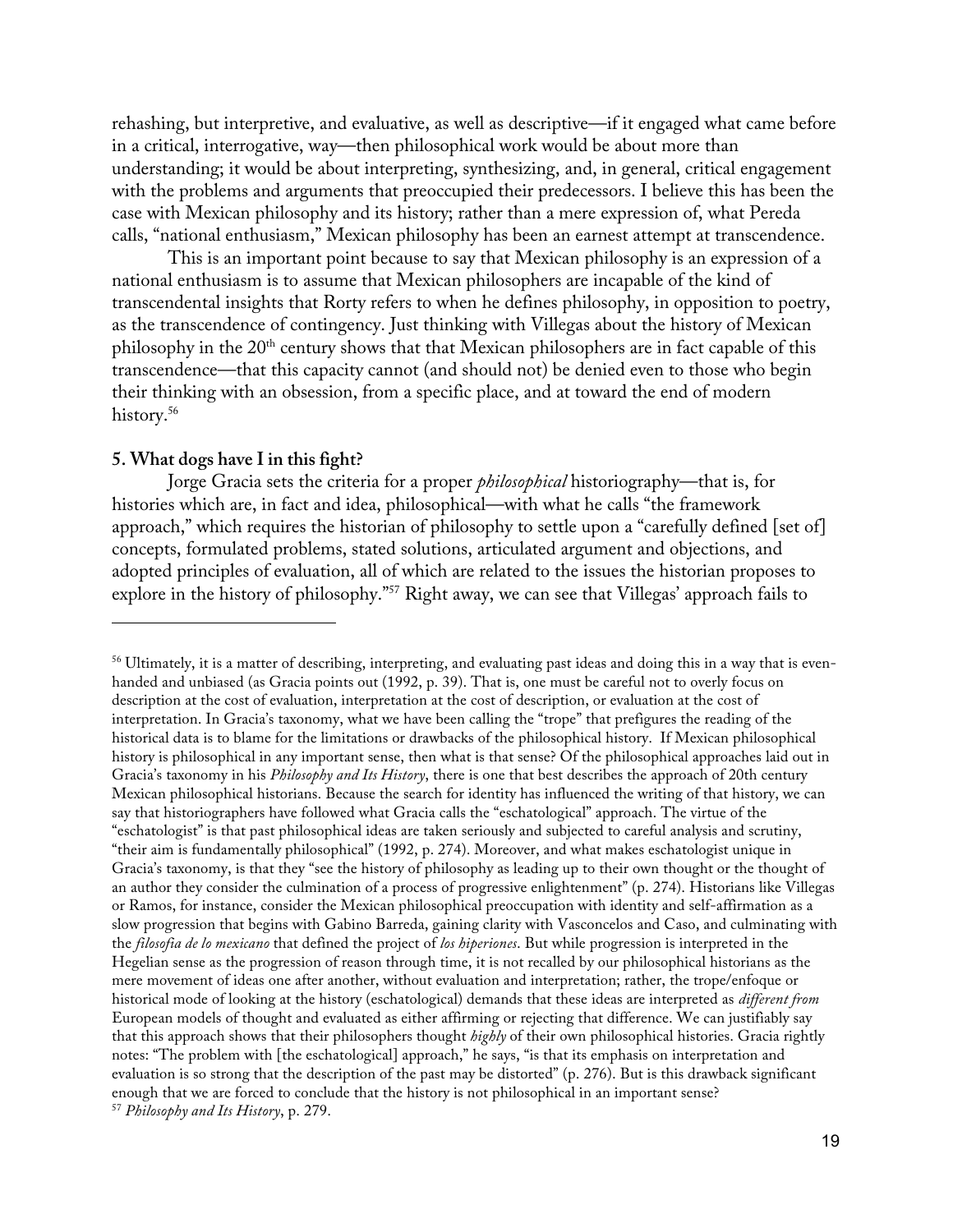meet these criteria. Two reasons why Villegas, as well as Zea, Uranga, and myself, miss the mark are, 1. the intuition of a definite difference in Mexican culture, and 2. an unwillingness, so to speak, to imagine a truth that lacks spatiotemporal characteristics. Moreover, historians like Ramos do not focus on *carefully defining concepts* nor *formulated problems* or *stated solutions*, but rather go through the philosophical record in search of that affirmation of identity that lent and can lend Mexican philosophy its specific difference. There is, for instance, an attempt to *define lo mexicano*, *to formulate its problematic nature, to propose a solution to that problematic,* one that relies on an appeal to universality as the essence of philosophy; moreover, Villegas *articulates arguments and objections* regarding historicism and *lo mexicano*, but nowhere do we find a set of adopted principles of evaluation. Rather, what we find in Villegas, for instance, is an insistence that the logical problems inherent in the historicist approach to Mexican philosophy are merely a function of a passion for self-affirmation. But does the lack of a framework make these attempts less philosophical, so much so that, as Pereda argues, philosophy itself suffers as a result? Or that it leads others to think poorly of it? I insist that it does not.

Mexican philosophical historiography does not meet the strict demands of Gracia's framework approach. This does not mean, however, that these histories are not philosophical. Villegas' history of *la filosofia de lo mexicano* is certainly a case where we have those elements of a philosophical history that makes that history philosophical, namely, description, interpretation, and evaluation, although his historical reconstruction of 20th century Mexican philosophy is also focused on the philosophical search for authentic self-affirmation, or differently stated, that apparent narcissism that transformed philosophy into a search for that which makes a people, culture, or subjectivity, special and unique. In that historical re-telling, Villegas recounts the efforts of the Great 20th Century Mexican Philosophers—Caso, Vasconcelos, Uranga, Zea, O'Gorman—focusing only on the manner in which these contributed to Mexican philosophy's infatuation with its own possibility. While highly critical of the logical traps out of which Mexican historicism could not escape, he is nonetheless sympathetic to the desire of those who wanted to *stand out* of philosophy's awesome Eurocentric shadow.

\*\*\*

Mexico is the name for socio-cultural circumstance, but more importantly, a conceptual space for negotiating an affirmation of a difference, or otherness, to Europe/North America. In my own readings, its philosophy likewise reflects an ongoing struggle and negotiation. Its histories of philosophies try to collect the various ways in which this is done. In this way my aim has been to capture the various critical irruptions appearing in 20th century Mexico and organize them under tropes or enfoques that affirm their authenticity and belonging. Moreover, while the Mexican philosophical historians were looking for a way to validate the authenticity of their own historical and cultural identity, my approach to the history of philosophy in Mexico is motivated by a more contemporary concern, namely, the inclusion of Mexican philosophy into the Englishspeaking philosophical cannon. So I can easily be accused of being an apologist in the sense employed by Gracia—in that I want to defend the right of Mexican philosophical history to exist amongst us, but I'd like to think that my approach to this history is problematical and eschatological but also evaluative and interpretative in some important sense. My *The Suspension of Seriousness: On the Phenomenology of Jorge Portilla* (2012) and *Contingency and Commitment: Mexican Existentialism and the Place of Philosophy* (2016) offer readings of pivotal texts in Mexican philosophical history, but my aim in those works is to go beyond mere interpretation of those texts and into an interpretation of the motivation for those texts and an evaluation of their